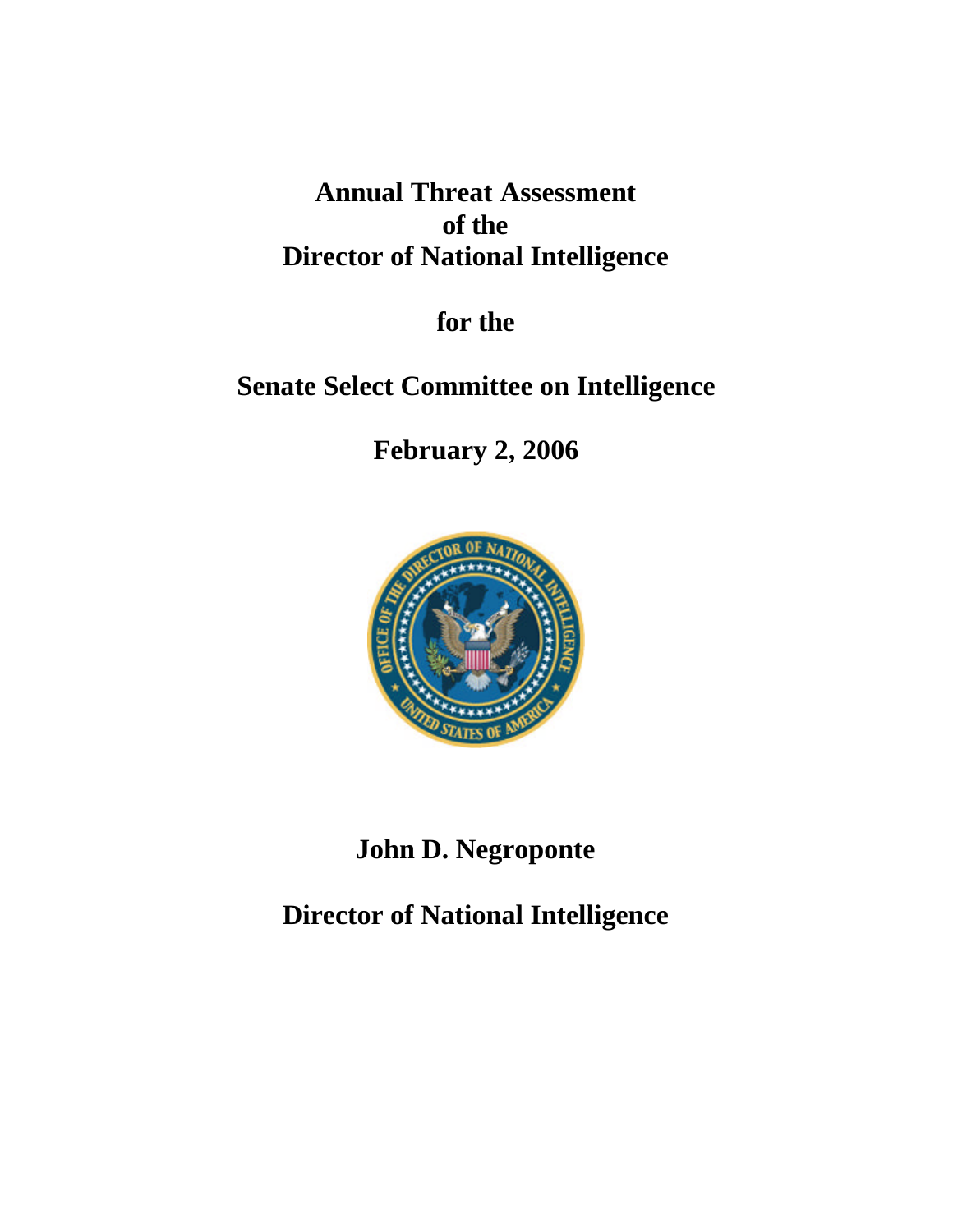#### **Statement** by the Director of National Intelligence, John D. Negroponte to the Senate Select Committee On Intelligence 2 February 2006

Chairman Roberts, Vice-Chairman Rockefeller, Members of the Committee, thank you for the invitation to offer my assessment of the threats, challenges, and opportunities for the United States in today's world.

I am honored to be the first Director of National Intelligence to offer you such an assessment, and am pleased to note that following my oral testimony, I will answer your questions with the assistance of: Mr. Porter Goss, Director of the Central Intelligence Agency; Lieutenant General Michael D. Maples, Director of the Defense Intelligence Agency; Mr. Robert Mueller, Director of the Federal Bureau of Investigation; Ms. Carol Rodley, Acting Assistant Secretary of State for Intelligence and Research; Mr. Charles E. Allen, Chief Intelligence Officer, Department of Homeland Security; and General Michael Hayden, Principal Deputy Director of National Intelligence.

Let me begin with a straightforward statement of preoccupation shared by all of us sitting here before you: terrorism is the preeminent threat to our citizens, Homeland, interests, and friends. The War on Terror is our first priority and driving concern as we press ahead with a major transformation of the Intelligence Community we represent.

We live in a world that is full of conflict, contradictions, and accelerating change. Viewed from the perspective of the Director of National Intelligence, the most dramatic change of all is the exponential increase in the number of targets we must identify, track, and analyze. Today, in addition to hostile nation-states, we are focusing on terrorist groups, proliferation networks, alienated communities, charismatic individuals, narcotraffickers, and microscopic influenza.

The  $21<sup>st</sup>$  century is less dangerous than the  $20<sup>th</sup>$  century in certain respects, but more dangerous in others. Globalization, particularly of technologies that can be used to produce WMD, political instability around the world, the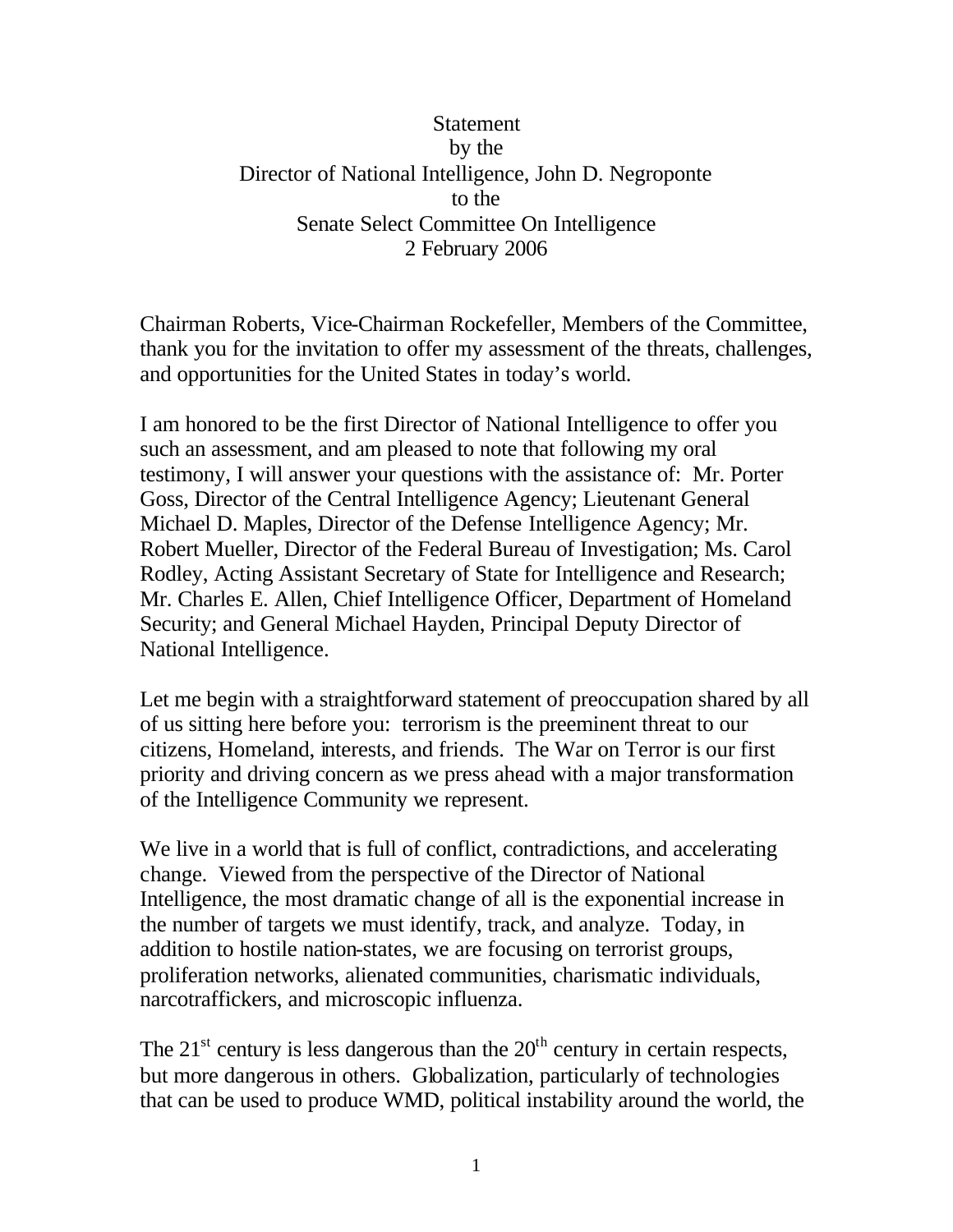rise of emerging powers like China, the spread of the jihadist movement, and of course, the horrific events of September 11, 2001, demand heightened vigilance from our Intelligence Community.

This morning, then, I will discuss:

- Global jihadists, their fanatical ideology, and the civilized world's efforts to disrupt, dismantle and destroy their networks;
- The struggle of the Iraqi and Afghan people to assert their sovereignty over insurgency, terror, and extremism;
- WMD-related proliferation and two states of particular concern, Iran and North Korea;
- Issues of political instability and governance in all regions of the world that affect our ability to protect and advance our interests; and
- Globalization, emerging powers, and such transnational challenges as the geopolitics of energy, narcotrafficking, and possible pandemics.

In assessing these themes, we all must be mindful of the old dictum: forewarned is forearmed. Our policymakers, warfighters, and law enforcement officers need the best intelligence and analytic insight humanly and technically possible to help them peer into the onrushing shadow of the future and make the decisions that will protect American lives and interests. This has never been more true than now with US and Coalition forces in Iraq and Afghanistan—and the citizens and fledgling governments they help to protect—under attack. Addressing threats to their safety and providing the critical intelligence on a myriad of tactical and strategic issues must be—and is—a top priority for our Intelligence Community.

But in discussing all the many dangers the  $21<sup>st</sup>$  century poses, it should be emphasized that they do not befall America alone. The issues we consider today confront responsible leaders everywhere. That is the true nature of the  $21<sup>st</sup>$  century: accelerating change affecting and challenging us all.

# **THE GLOBAL JIHADIST THREAT**

Collaboration with our friends and allies around the world has helped us achieve some notable successes against the global jihadist threat. In fact, most of al-Qa'ida's setbacks last year were the result of our allies' efforts, either independently or with our assistance. And since 9/11, examples of the high level of counterterrorism efforts around the world are many. Pakistan's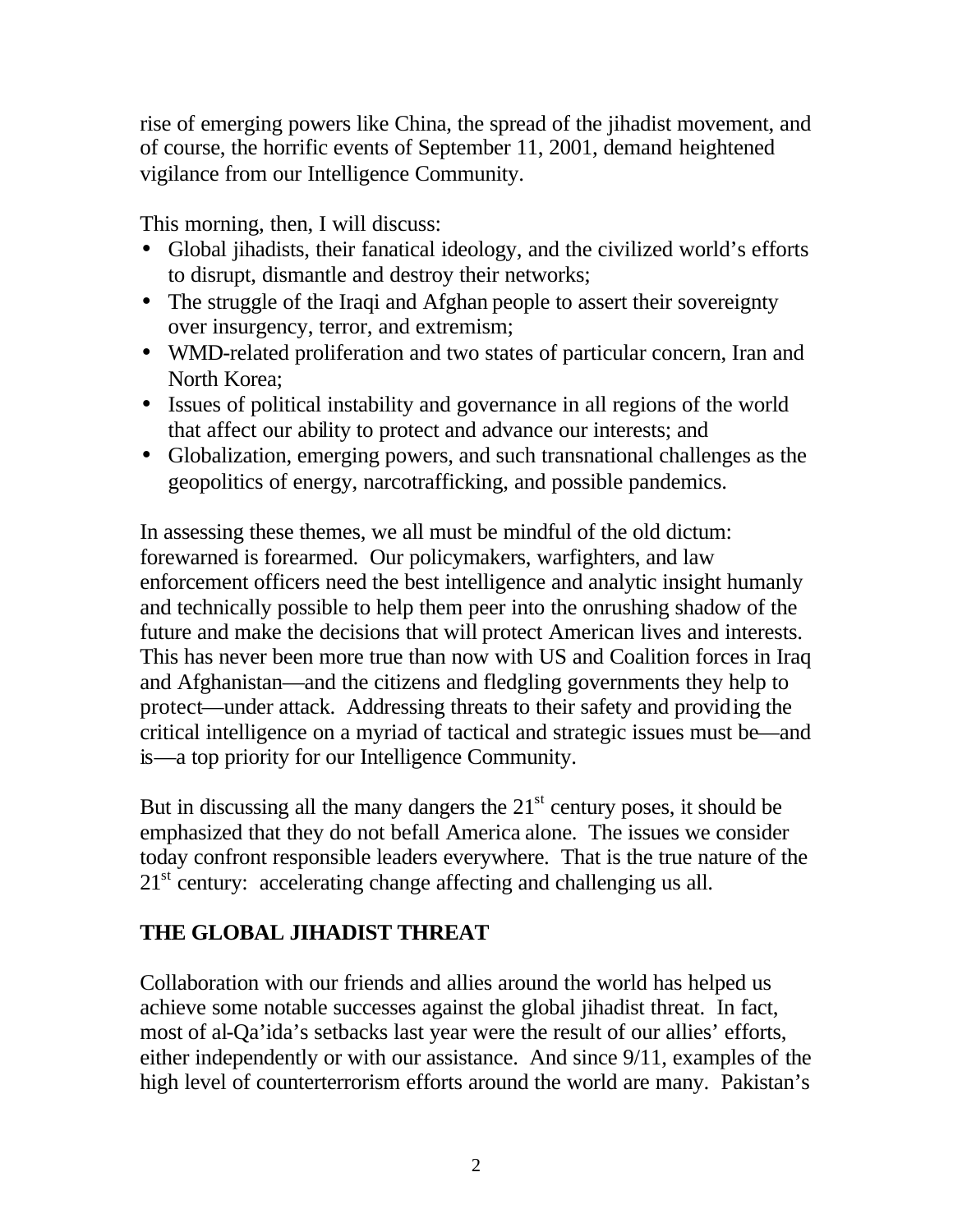commitment has enabled some of the most important captures to date. Saudi Arabia's resolve to counter the spread of terrorism has increased. Our relationship with Spain has strengthened since the March 2004 Madrid train bombings. The British have long been our closest counterterrorism partners—the seamless cooperation in the aftermath of the July attacks in London reflected that commitment—while Australia, Canada, France and many other nations remain stout allies. Nonetheless, much remains to be done; the battle is far from over.

Jihadists seek to overthrow regimes they regard as "apostate" and to eliminate US influence in the Muslim world. They attack Americans when they can, but most of their targets and victims are fellow Muslims. Nonetheless, the slow pace of economic, social, and political change in most Muslim majority nations continues to fuel a global jihadist movement. The movement is diffuse and subsumes three quite different types of groups and individuals:

- First and foremost, al Qa'ida, a battered but resourceful organization;
- Second, other Sunni jihadist groups, some affiliated with al-Qa'ida, some not;
- Third, networks and cells that are the self-generating progeny of al-Qa'ida.

**Al-Qa'ida Remains Our Top Concern.** We have eliminated much of the leadership that presided over al-Qa'ida in 2001, and US-led counterterrorism efforts in 2005 continue to disrupt its operations, take out its leaders and deplete its cadre. But the organization's core elements still plot and make preparations for terrorist strikes against the Homeland and other targets from bases in the Pakistan-Afghanistan border area; they also have gained added reach through their merger with the Iraq-based network of Abu Mus'ab al-Zarqawi, which has broadened al-Qa'ida's appeal within the jihadist community and potentially put new resources at its disposal.

Thanks to effective intelligence operations, we know a great deal about al Qa'ida's vision. Zawahiri, al Qa'ida's number two, is candid in his July 2005 letter to Zarqawi. He portrays the jihad in Iraq as a stepping-stone in the march toward a global caliphate, with the focus on Egypt, Syria, Jordan, Lebanon, Saudi Arabia, the Gulf states, and Israel. Zawahiri stresses the importance of having a secure base in Iraq from which to launch attacks elsewhere, including in the US Homeland.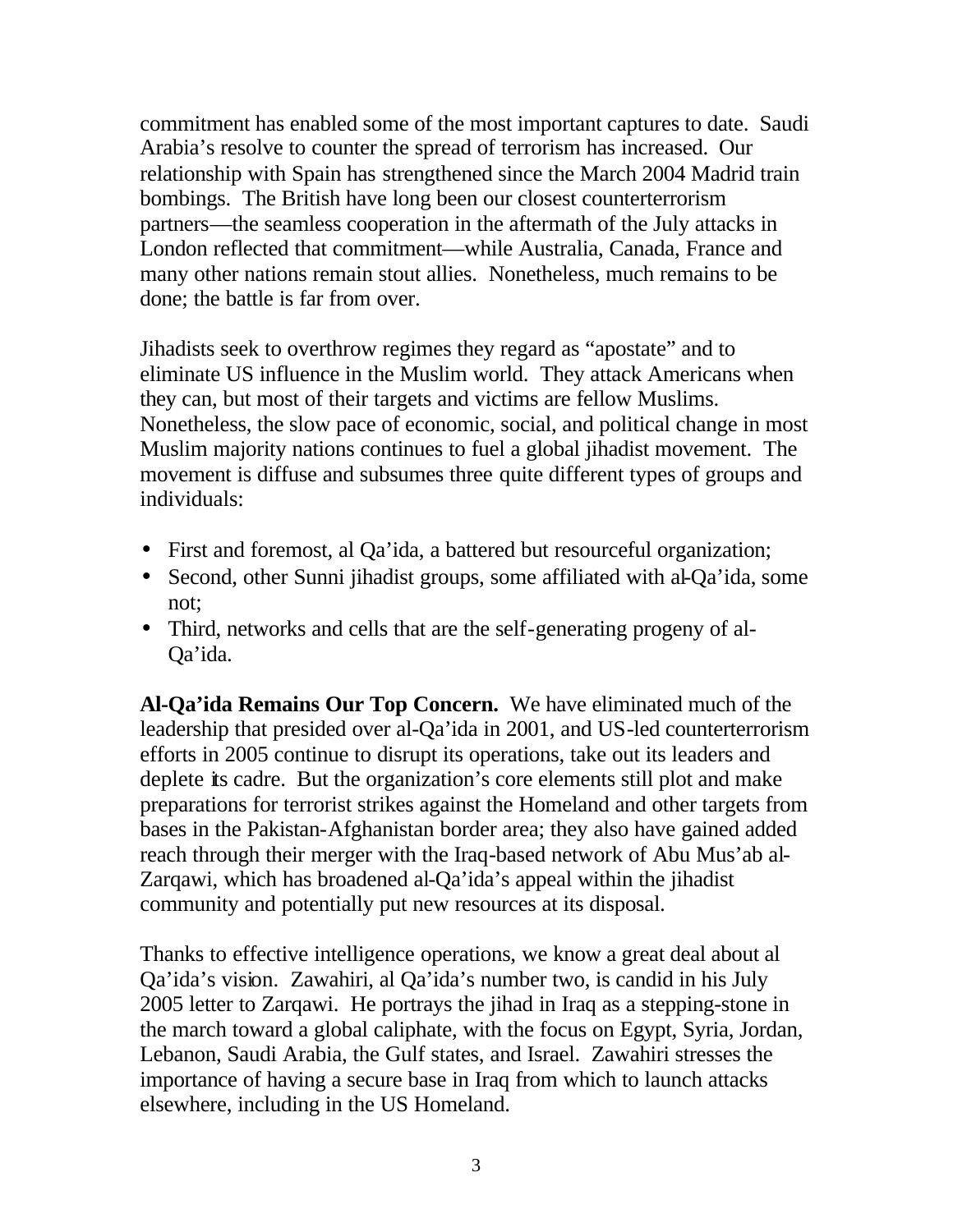In Bin Ladin's recent audio tape, al-Qa'ida's top leader reaffirms the group's commitment to attack our Homeland and attempts to reassure supporters by claiming that the reason there has been no attack on the US since 2001 is that he chose not to do so. This week's statement by Zawahiri is another indication that the group's leadership is not completely cutoff and can continue to get its message out to followers. The quick turnaround time and the frequency of Zawahiri statements in the past year underscore the high priority al-Qa'ida places on propaganda from its most senior leaders.

Attacking the US Homeland, US interests overseas, and US allies—in that order—are al-Qa'ida's top operational priorities. The group will attempt high-impact attacks for as long as its central command structure is functioning and affiliated groups are capable of furthering its interests, because even modest operational capabilities can yield a deadly and damaging attack. Although an attack using conventional explosives continues to be the most probable scenario, al-Qa'ida remains interested in acquiring chemical, biological, radiological, and nuclear materials or weapons to attack the United States, US troops, and US interests worldwide.

Indeed, today, we are more likely to see an attack from terrorists using weapons or agents of mass destruction than states, although terrorists' capabilities would be much more limited. In fact, intelligence reporting indicates that nearly 40 terrorist organizations, insurgencies, or cults have used, possessed, or expressed an interest in chemical, biological, radiological, or nuclear agents or weapons. Many are capable of conducting simple, small-scale attacks, such as poisonings, or using improvised chemical devices.

**Al-Qa'ida Inspires Other Sunni Jihadists.** The global jihadist movement also subsumes other Sunni extremist organizations, allied with or inspired by al-Qa'ida's global anti-Western agenda. These groups pose less danger to the US Homeland than does al-Qa'ida, but they increasingly threaten our allies and interests abroad and are working to expand their reach and capabilities to conduct multiple and/or mass-casualty attacks outside their traditional areas of operation.

**Jemaah Islamiya (JI)** is a well-organized group responsible for dozens of attacks killing hundreds of people in Southeast Asia. The threat of a JI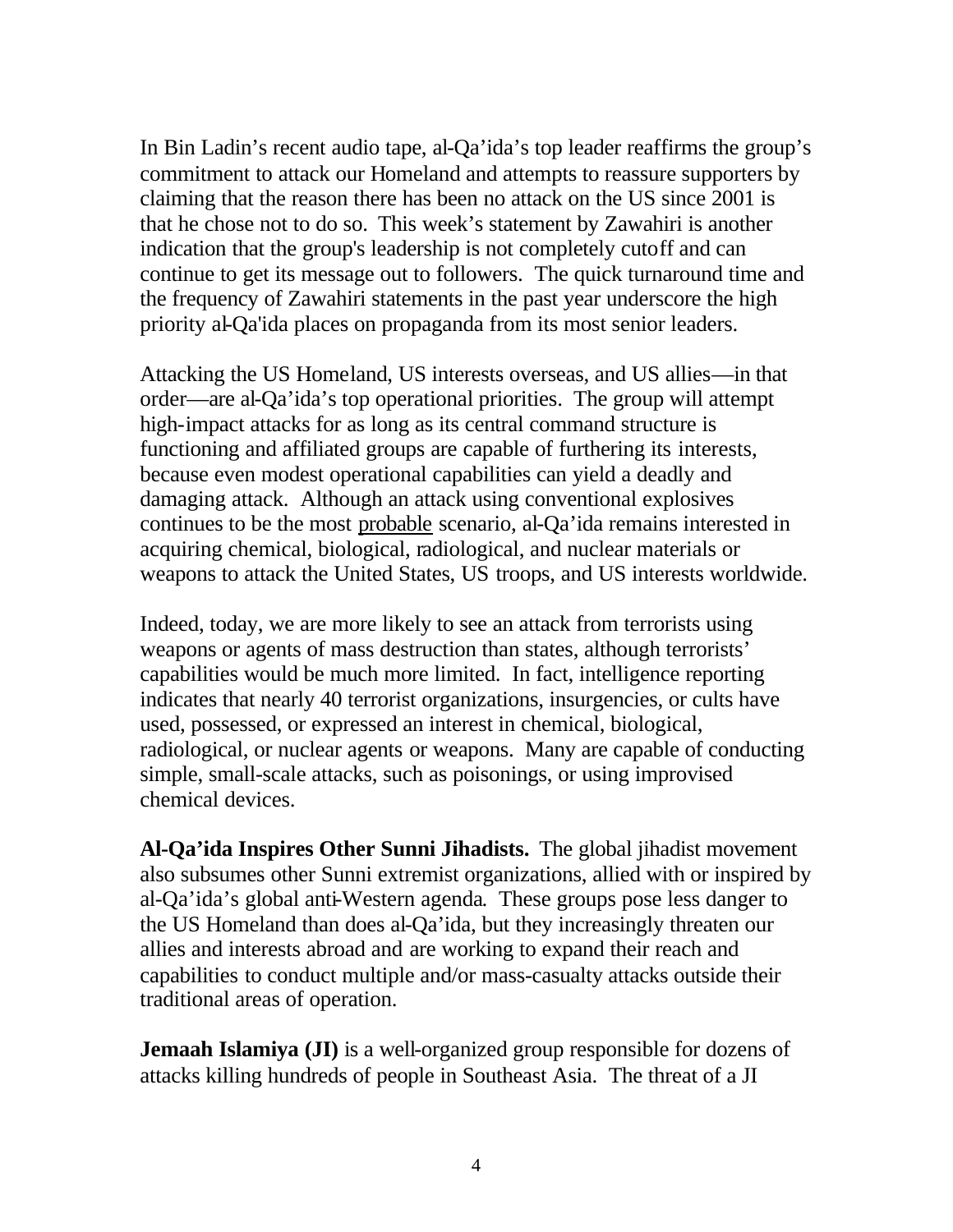attack against US interests is greatest in Southeast Asia, but we assess that the group is committed to helping al-Qa'ida with attacks outside the region.

The **Islamic Jihad Union (IJU),** which has allied itself with al-Qa'ida, operates in Central Asia and was responsible for the July 2004 attacks against the US and Israeli Embassies in Uzbekistan.

The **Libyan Islamic Fighting Group (LIFG)** was formed to establish an Islamic state in Libya, but since the late 1990s it has expanded its goals to include anti-Western jihad alongside al-Qa'ida. LIFG has called on Muslims everywhere to fight the US In Iraq.

**Pakistani militant groups**—primarily focused on the Kashmir conflict represent a persistent threat to regional stability and US interests in South Asia and the Near East. They also pose a potential threat to our interests worldwide. Extremists convicted in Virginia in 2003 of providing material support to terrorism trained with a Pakistani group, Lashkar-i-Tayyiba, before 9/11.

**New Jihadist Networks and Cells.** An important part of al-Qa'ida's strategy is to encourage a grassroots uprising of Muslims against the West. Emerging new networks and cells**—**the third element of the global jihadist threat—reflect aggressive jihadist efforts to exploit feelings of frustration and powerlessness in some Muslim communities, and to fuel the perception that the US is anti-Islamic. Their rationale for using terrorism against the US and establishing strict Islamic practices resonates with a small subset of Muslims. This has led to the emergence of a decentralized and diffused movement, with minimal centralized guidance or control and numerous individuals and small cells—like those who conducted the May 2003 bombing in Morocco, the March 2004 bombings in Spain, and the July 2005 bombings in the UK. Members of these groups have drawn inspiration from al-Qa'ida but appear to operate on their own.

Such unaffiliated individuals, groups and cells represent a different threat than that of a defined organization. They are harder to spot and represent a serious intelligence challenge.

Regrettably, we are not immune from the threat of such "homegrown" jihadist cells. A network of Islamic extremists in Lodi, California, for example, maintained connections with Pakistani militant groups, recruited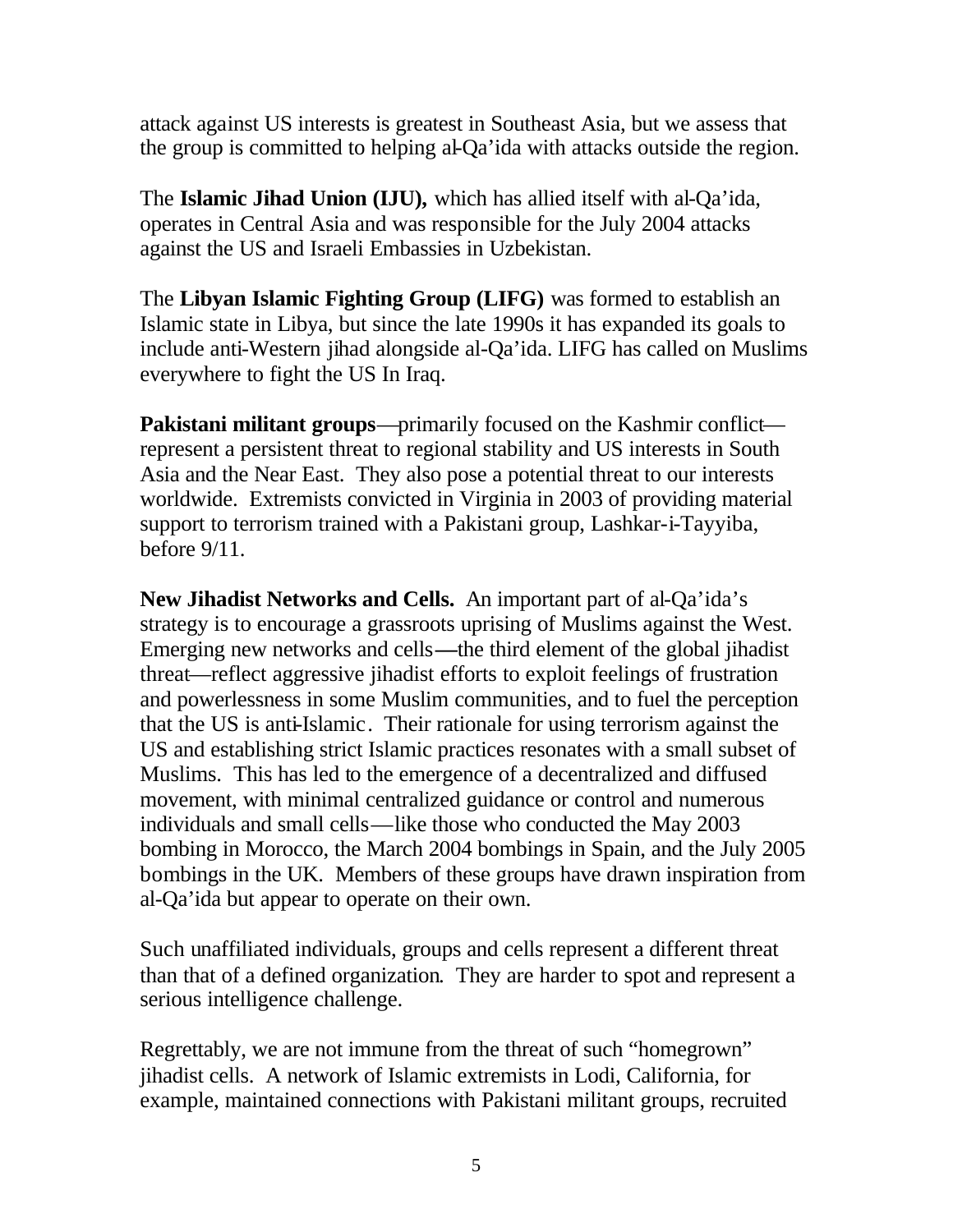US citizens for training at radical Karachi madrassas, sponsored Pakistani citizens for travel to the US to work at mosques and madrassas, and according to FBI information, allegedly raised funds for international jihadist groups. In addition, prisons continue to be fertile recruitment ground for extremists who try to exploit converts to Islam.

**Impact of Iraq on Global Jihad.** Should the Iraqi people prevail in establishing a stable political and security environment, the jihadists will be perceived to have failed and fewer jihadists will leave Iraq determined to carry on the fight elsewhere. But, we assess that should the jihadists thwart the Iraqis' efforts to establish a stable political and security environment, they could secure an operational base in Iraq and inspire sympathizers elsewhere to move beyond rhetoric to attempt attacks against neighboring Middle Eastern nations, Europe, and even the United States. The same dynamic pertains to al-Zarqawi. His capture would deprive the movement of a notorious leader, whereas his continued acts of terror could enable him to expand his following beyond his organization in Iraq much as Bin Ladin expanded al-Qa'ida in the 1990s.

**Impact of the Islamic Debate.** The debate between Muslim extremists and moderates also will influence the future terrorist environment, the domestic stability of key US partners, and the foreign policies of governments throughout the Muslim world. The violent actions of global jihadists are adding urgency to the debate within Islam over how religion should shape government. Growing internal demands for reform in many Muslim countries further stimulate this debate. In general, Muslims are becoming more aware of their Islamic identity, leading to growing political activism; but this does *not* necessarily signal a trend toward radicalization. Most Muslims reject the extremist message and violent agendas of the global jihadists. Indeed, as Muslims endorse democratic principles of freedom, equality, and the rule of law *and* a role for their religious beliefs in building better futures for their communities, there will be growing opportunities for countering a jihadist movement that only promises more authoritarianism, isolation, and economic stagnation.

#### **EXTREMISM AND CHALLENGES TO EFFECTIVE GOVERNANCE AND LEGITIMACY IN IRAQ AND AFGHANISTAN**

The threat from extremism and anti-Western militancy is especially acute in Iraq and Afghanistan.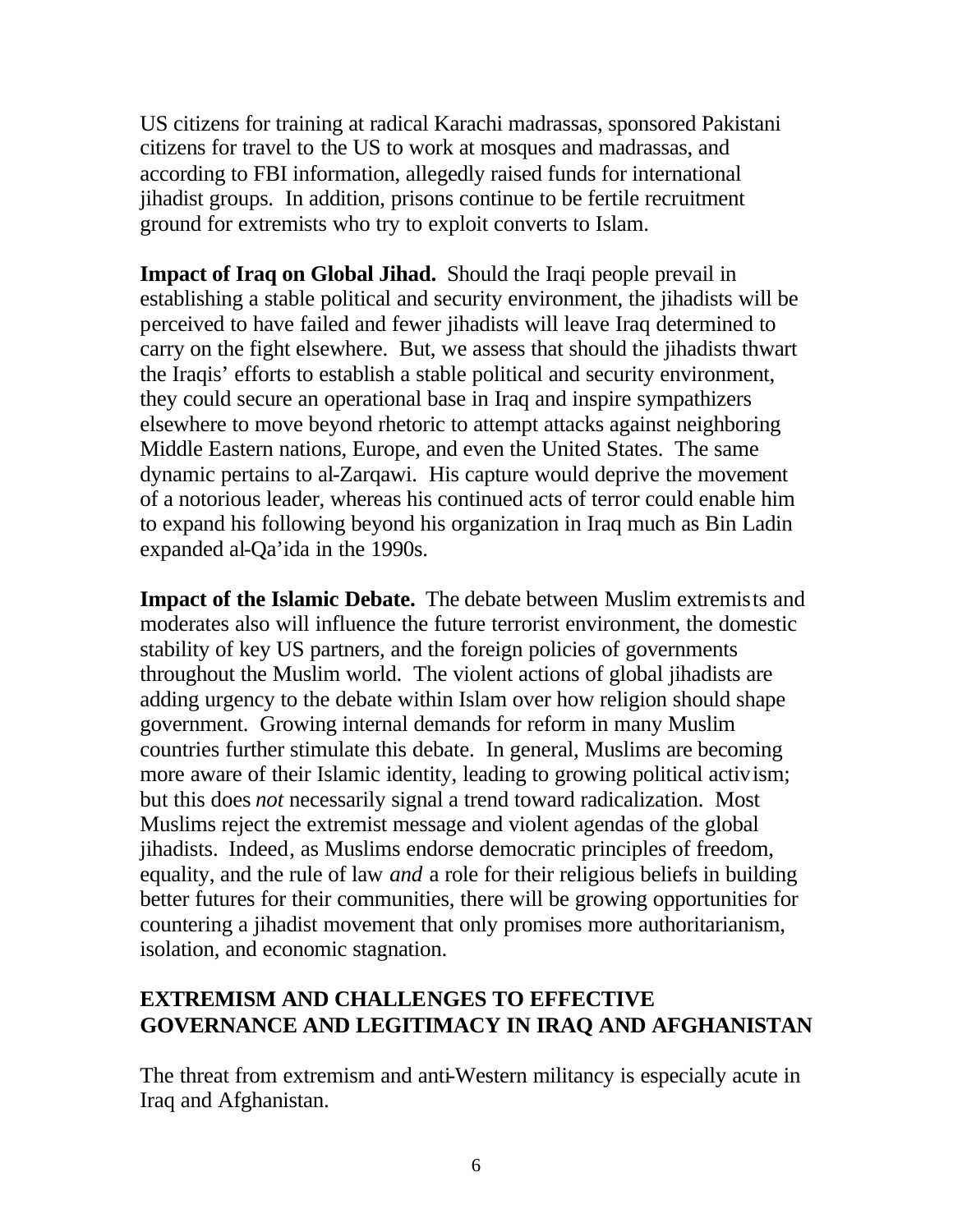In discussing Iraq, I'd like to offer a "balance sheet" to give a sense of where I see things today and what I see as the trends in 2006. Bold, inclusive leadership will be *the* critical factor in establishing an Iraqi constitutional democracy that is both viable as a nation-state and responsive to the diversity of Iraq's regions and people.

Let me begin with some of these encouraging developments before turning to the challenges:

- The insurgents have not been able to establish any lasting territorial control; were unable to disrupt either of the two national elections held this year or the Constitutional referendum; have not developed a political strategy to attract popular support beyond their Sunni Arab base; and have not shown the ability to coordinate nationwide operations.
- Iraqi security forces are taking on more demanding missions, making incremental progress toward operational independence, and becoming more capable of providing the kind of stability Iraqis deserve and the economy needs in order to grow.
- Signs of open conflict between extreme Sunni jihadists and Sunni nationalist elements of the insurgency, while so far still localized, are encouraging and exploitable. The jihadists' heavy-handed activities in Sunni areas in western Iraq have caused tribal and nationalist elements in the insurgency to reach out to the Baghdad government for support.
- Large-scale Sunni participation in the last elections has provided a first step toward diminishing Sunni support for the insurgency. There appears to be a strong desire among Sunnis to explore the potential benefits of political participation.

But numerous challenges remain.

### **The Insurgency and Iraqi Security Forces**

Iraqi Sunni Arab disaffection is the primary enabler of the insurgency and is likely to remain high in 2006. Even if a broad, inclusive national government emerges, there almost certainly will be a lag time before we see a dampening effect on the insurgency. Insurgents continue to demonstrate the ability to recruit, supply, and attack Coalition and Iraqi Security Forces,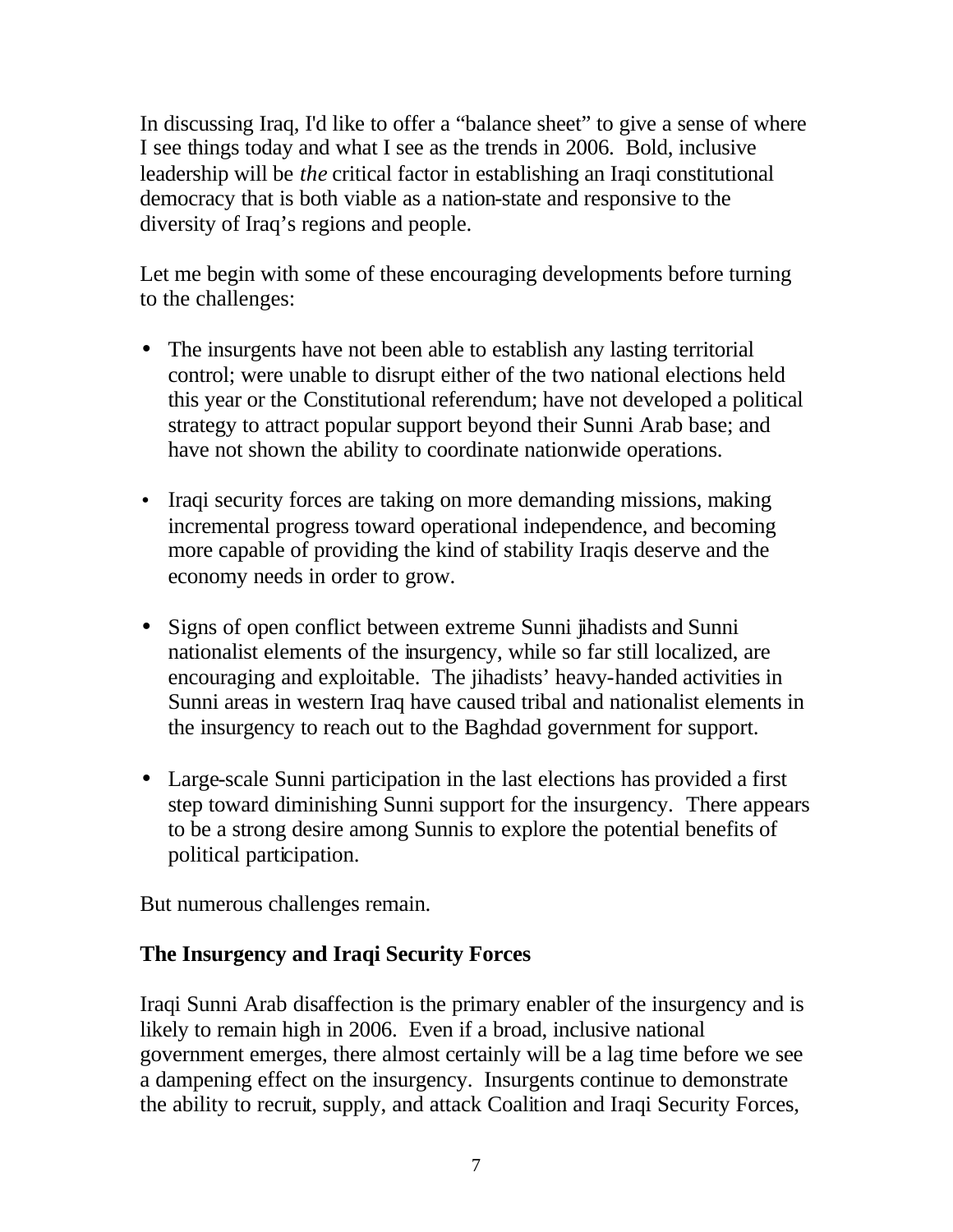and their leaders continue to exploit Islamic themes, nationalism, and personal grievances to fuel opposition to the government and to recruit more fighters.

The most extreme Sunni jihadists, such as those fighting with Zarqawi, will remain unreconciled and continue to attack Iraqis and Coalition forces. These extreme Sunni jihadist elements, a subset of which are foreign fighters, constitute a small minority of the overall insurgency, but their use of high-profile suicide attacks gives them a disproportionate impact. The insurgents' use of increasingly lethal improvised explosive devices (IEDs), and the IED makers' adaptiveness to Coalition countermeasures, remain the most significant day-to-day threat to Coalition forces, and a complex challenge for the Intelligence Community.

Iraqi Security Forces require better command and control mechanisms to improve their effectiveness and are experiencing difficulty in managing ethnic and sectarian divides among their units and personnel.

#### **Sunni Political Participation**

A key to establishing effective governance and security over the next three to five years is enhanced Sunni Arab political participation and a growing perception among Sunnis that the political process is addressing their interests. Sunnis will be focused on obtaining what they consider their demographically appropriate share of leadership positions in the new government—especially on the Constitutional Review Commission. Debates over federalism, central versus local control, and division of resources are likely to be complex. Success in satisfactorily resolving them will be key to advancing stability and prospects for a unified country. Although the Kurds and Shia have been accommodating to the underrepresented Sunnis in 2005, their desire to protect core interests—such as regional autonomy and de-Ba'thification—could make further compromise more difficult.

In the aftermath of the December elections, virtually all of the Iraq parties are seeking to create a broad-based government, but all want it to be formed on their terms. The Shia and the Kurds will be the foundation of any governing coalition, but it is not yet clear to us whether they will include the main Sunni factions, particularly the Iraqi Consensus Front, or other smaller and politically weaker secular groups, such as Ayad Allawi's Iraqi National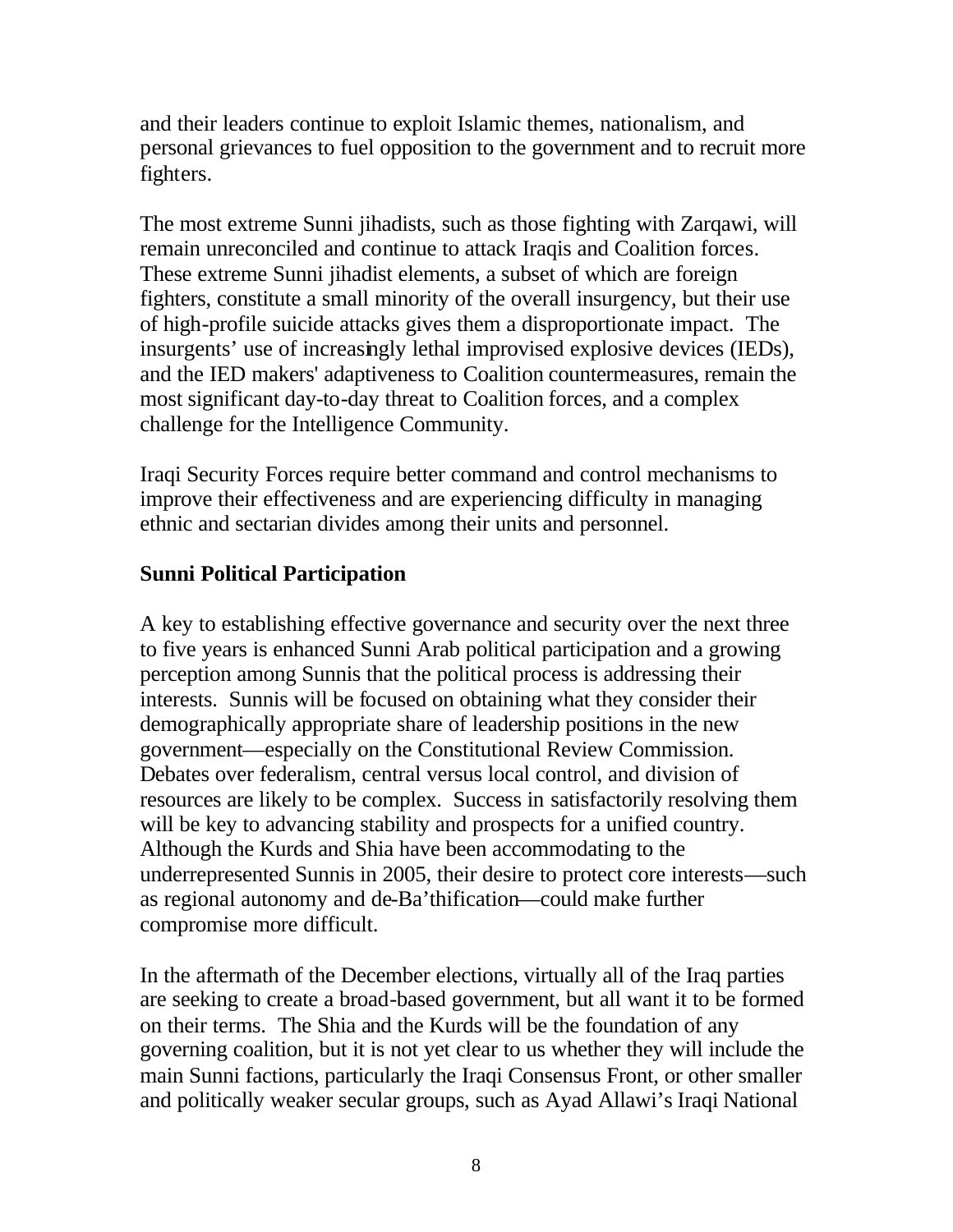List. The Sunni parties have significant expectations for concessions from the Shia and Kurds in order to justify their participation and avoid provoking more insurgent violence directed against Sunni political leaders.

#### **Governance and Reconstruction**

During the coming year, Iraq's newly elected leadership will face a daunting set of governance tasks. The creation of a new, permanent government and the review of the Constitution by early summer will offer opportunities to find common ground and improve the effectiveness and legitimacy of the central government. There is a danger, however, that political negotiations and dealmaking will prove divisive. This could obstruct efforts to improve government performance, extend Baghdad's reach throughout the country, and build confidence in the democratic political process.

Let me focus on one of those tasks—the economy. Restoration of basic services and the creation of jobs are critical to the well-being of Iraqi citizens, the legitimacy of the new government, and, indirectly, to eroding support for the insurgency. At this point, prospects for economic development in 2006 are constrained by the unstable security situation, insufficient commitment to economic reform, and corruption. Iraq is dependent on oil revenues to fund the government, so insurgents continue to disrupt oil infrastructure, despite the fielding of new Iraqi forces to protect it. Insurgents also are targeting trade and transportation. Intelligence has a key role to play in combating threats to pipelines, electric power grids, and personal safety.

### **Afghanistan**

Like Iraq, Afghanistan is a fragile new democracy struggling to overcome deep-seated social divisions, decades of repression, and acts of terrorism directed against ordinary citizens, officials, foreign aid workers, and Coalition forces. These and other threats to the Karzai government also threaten important American interests—ranging from the defeat of terrorists who find haven along the Afghanistan-Pakistan border to the suppression of opium production.

Afghan leaders face four critical challenges: containing the insurgency, building central government capacity and extending its authority, further containing warlordism, and confronting pervasive drug criminality.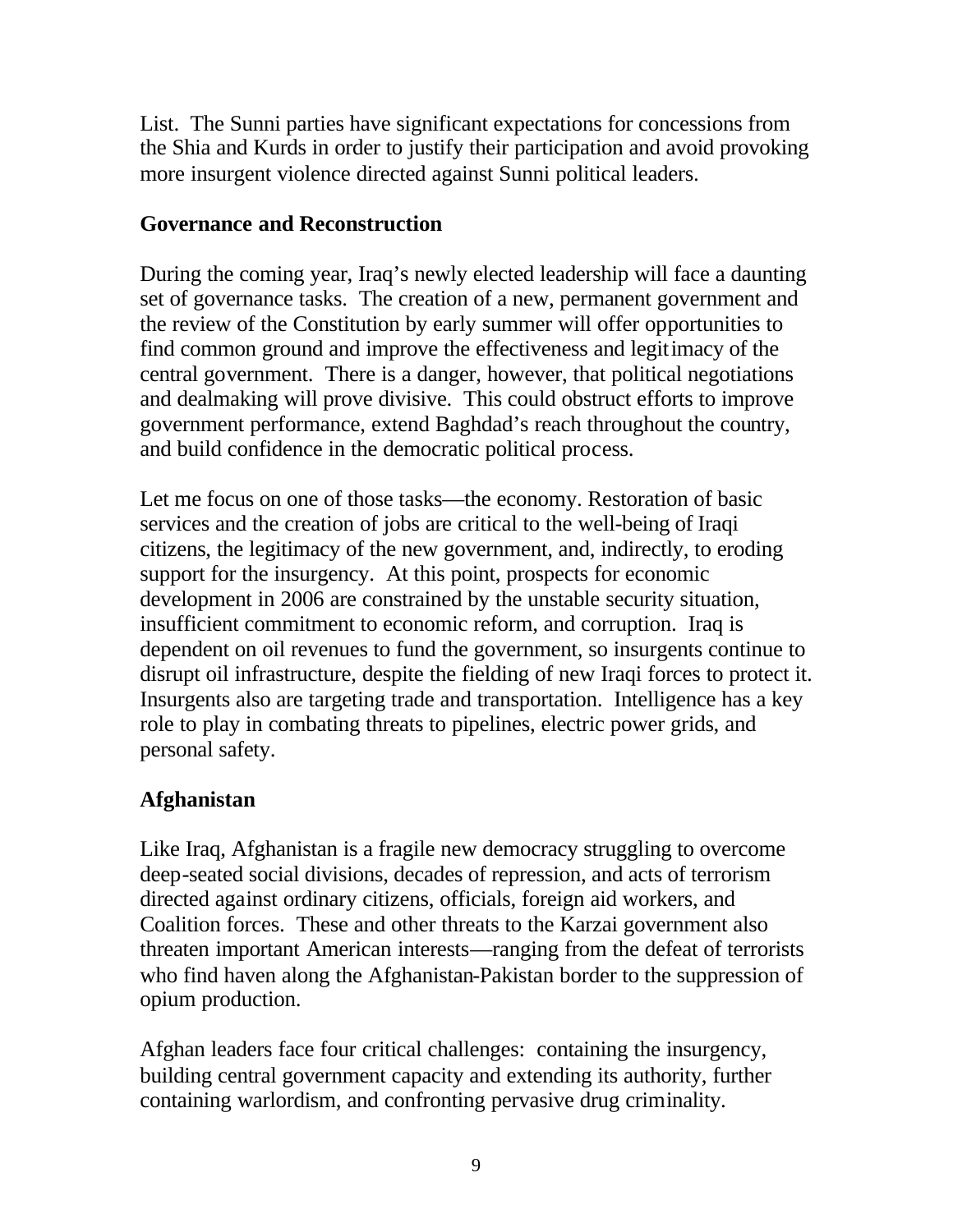Intelligence is needed to assist, monitor, and protect Afghan, Coalition, and NATO efforts in all four endeavors.

The volume and geographic scope of attacks increased last year, but the Taliban and other militants have not been able to stop the democratic process or expand their support base beyond Pashtun areas of the south and east. Nevertheless, the insurgent threat will impede the expansion of Kabul's writ, slow economic development, and limit progress in counternarcotics efforts.

Ultimately, defeating the insurgency will depend heavily on continued international aid; effective Coalition, NATO, and Afghan government security operations to prevent the insurgency from gaining a stronger foothold in some Pashtun areas; and the success of the government's reconciliation initiatives.

### **WEAPONS OF MASS DESTRUCTION AND STATES OF KEY CONCERN: IRAN AND NORTH KOREA**

The ongoing development of dangerous weapons and delivery systems constitutes the second major threat to the safety of our nation, our deployed troops, and our allies. We are most concerned about the threat and destabilizing effect of nuclear proliferation. We are also concerned about the threat from biological agents—or even chemical agents, which would have psychological and possibly political effects far greater than their actual magnitude. Use by nation-states can still be constrained by the logic of deterrence and international control regimes, but these constraints may be of little utility in preventing the use of mass effect weapons by rogue regimes or terrorist groups.

The time when a few states had monopolies over the most dangerous technologies has been over for many years. Moreover, our adversaries have more access to acquire and more opportunities to deliver such weapons than in the past. Technologies, often dual-use, move freely in our globalized economy, as do the scientific personnel who design them. So it is more difficult for us to track efforts to acquire those components and production technologies that are so widely available. The potential dangers of proliferation are so grave that we must do everything possible to discover and disrupt attempts by those who seek to acquire materials and weapons.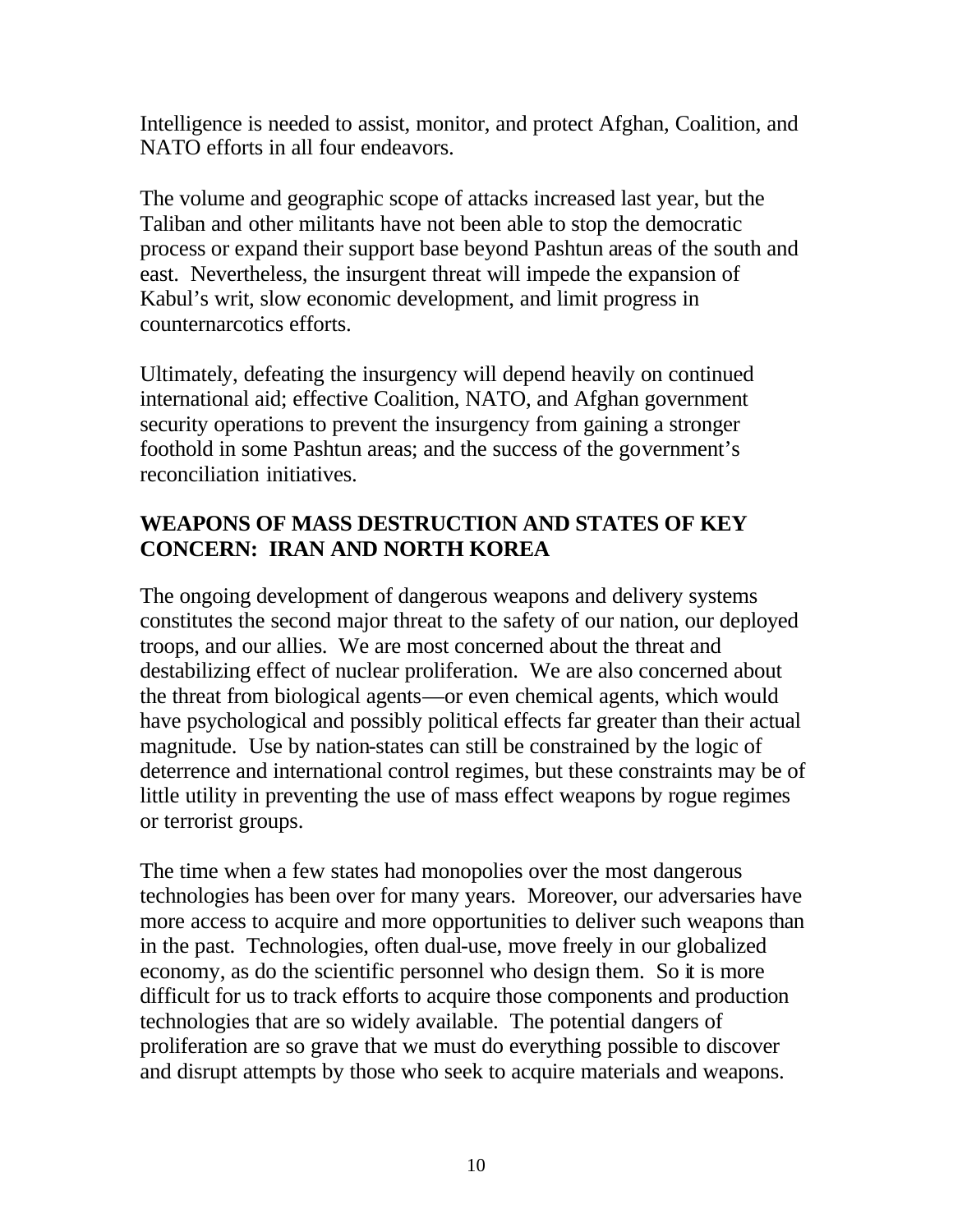We assess that some of the countries that are still pursuing WMD programs will continue to try to improve their capabilities and level of self-sufficiency over the next decade. We also are focused on the potential acquisition of such nuclear, chemical, and/or biological weapons—or the production technologies and materials necessary to produce them—by states that do not now have such programs, terrorist organizations like al-Qa'ida and by criminal organizations, alone or via middlemen.

We are working with other elements of the US Government regarding the safety and security of nuclear weapons and fissile material, pathogens, and chemical weapons in select countries.

#### **Iran and North Korea: States of Highest Concern**

Our concerns about Iran are shared by many nations, by the IAEA, and of course, Iran's neighbors.

Iran conducted a clandestine uranium enrichment program for nearly two decades in violation of its IAEA safeguards agreement, and despite its claims to the contrary, we assess that Iran seeks nuclear weapons. We judge that Tehran probably does not yet have a nuclear weapon and probably has not yet produced or acquired the necessary fissile material. Nevertheless, the danger that it will acquire a nuclear weapon and the ability to integrate it with the ballistic missiles Iran already possesses is a reason for immediate concern. Iran already has the largest inventory of ballistic missiles in the Middle East, and Tehran views its ballistic missiles as an integral part of its strategy to deter—and if necessary retaliate against—forces in the region, including US forces.

As you are aware, Iran is located at the center of a vital—and volatile region, has strained relations with its neighbors, and is hostile to the United States, our friends, and our values. President Ahmadi-Nejad has made numerous unacceptable statements since his election, hard-liners have control of all the major branches and institutions of government, and the government has become more effective and efficient at repressing the nascent shoots of personal freedom that had emerged in the late 1990s and earlier in the decade.

Indeed, the regime today is more confident and assertive than it has been since the early days of the Islamic Republic. Several factors work in favor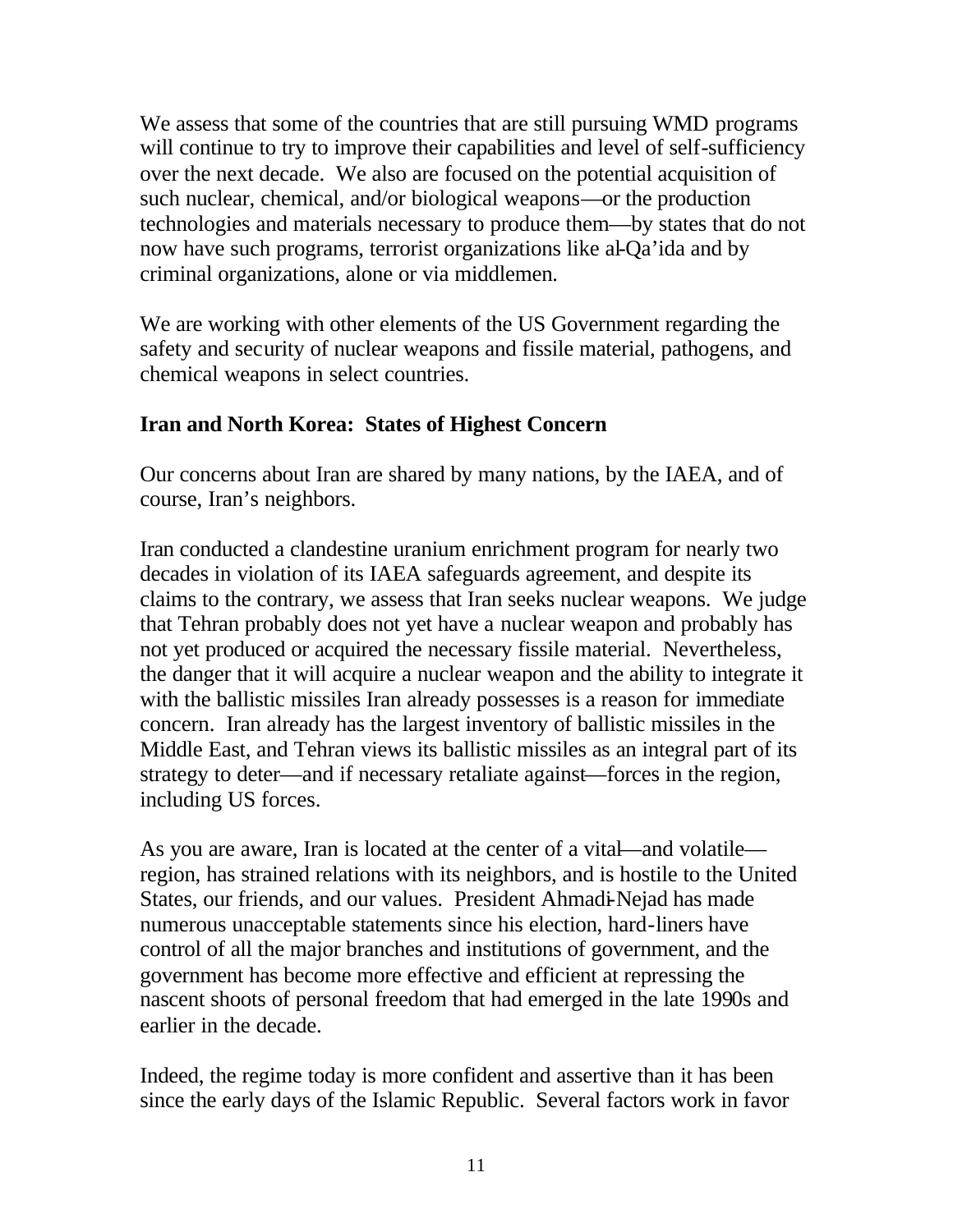of the clerical regime's continued hold on power. Record oil and other revenue is permitting generous public spending, fueling strong economic growth, and swelling financial reserves. At the same time, Iran is diversifying its foreign trading partners. Asia's share of Iran's trade has jumped to nearly match Europe's 40-percent share. Tehran sees diversification as a buffer against external efforts to isolate it.

Although regime-threatening instability is unlikely, ingredients for political volatility remain, and Iran is wary of the political progress occurring in neighboring Iraq and Afghanistan.Ahmadi-Nejad's rhetorical recklessness and his inexperience on the national and international stage also increase the risk of a misstep that could spur popular opposition, especially if more experienced conservatives cannot rein in his excesses. Over time, Ahmadi-Nejad's populist economic policies could—if enacted—deplete the government's financial resources and weaken a structurally flawed economy. For now, however, Supreme Leader Khamenei is keeping conservative fissures in check by balancing the various factions in government.

Iranian policy toward Iraq and its activities there represent a particular concern. Iran seeks a Shia-dominated and unified Iraq but also wants the US to experience continued setbacks in our efforts to promote democracy and stability. Accordingly, Iran provides guidance and training to select Iraqi Shia political groups and weapons and training to Shia militant groups to enable anti-Coalition attacks. Tehran has been responsible for at least some of the increasing lethality of anti-Coalition attacks by providing Shia militants with the capability to build IEDs with explosively formed projectiles similar to those developed by Iran and Lebanese Hizballah.

Tehran's intentions to inflict pain on the United States in Iraq has been constrained by its caution to avoid giving Washington an excuse to attack it, the clerical leadership's general satisfaction with trends in Iraq, and Iran's desire to avoid chaos on its borders.

Iranian conventional military power constitutes the greatest potential threat to Persian Gulf states and a challenge to US interests. Iran is enhancing its ability to project its military power in order to threaten to disrupt the operations and reinforcement of US forces based in the region—potentially intimidating regional allies into withholding support for US policy toward Iran—and raising the costs of our regional presence for us and our allies.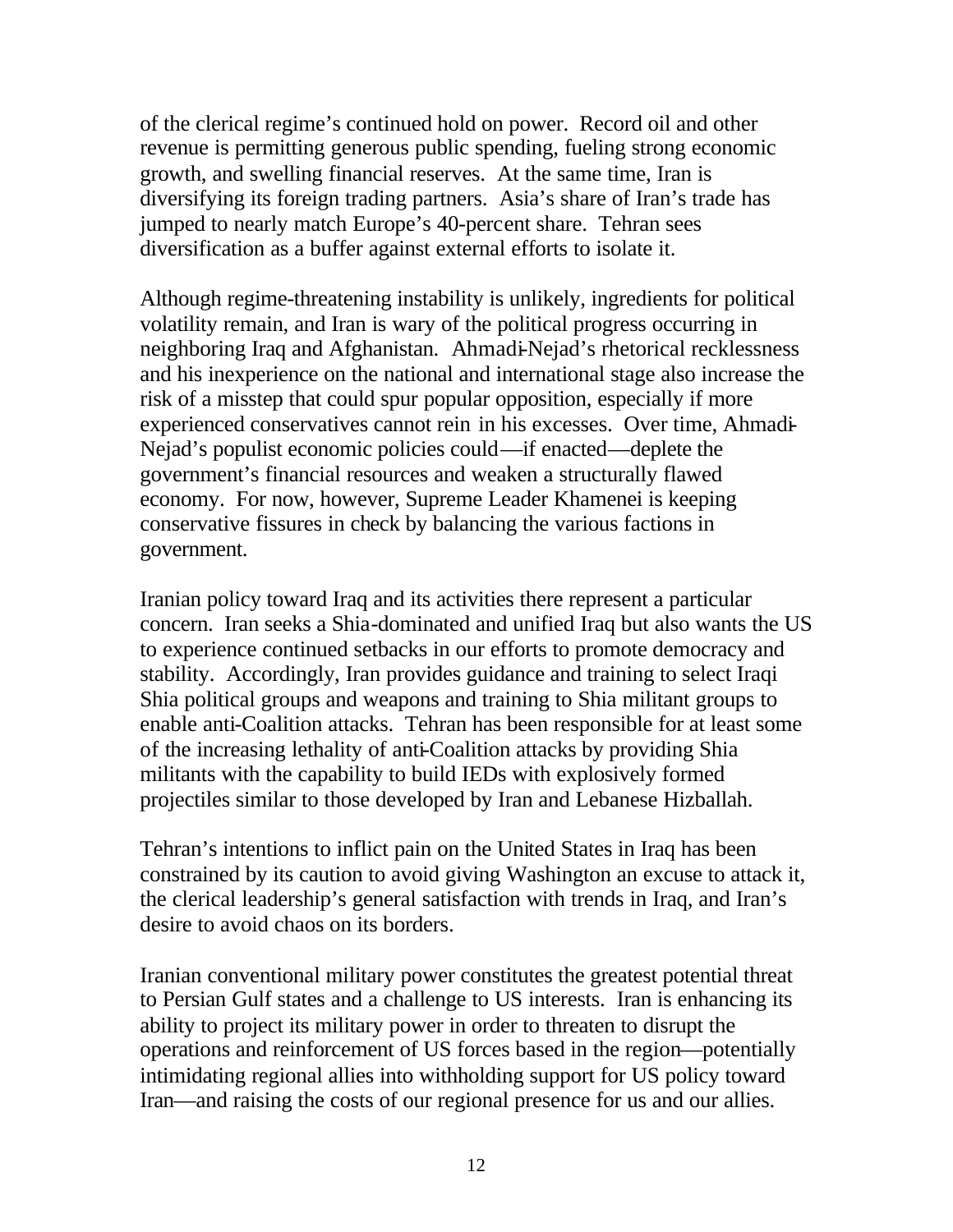Tehran also continues to support a number of terrorist groups, viewing this capability as a critical regime safeguard by deterring US and Israeli attacks, distracting and weakening Israel, and enhancing Iran's regional influence through intimidation. Lebanese Hizballah is Iran's main terrorist ally, which—although focused on its agenda in Lebanon and supporting anti-Israeli Palestinian terrorists—has a worldwide support network and is capable of attacks against US interests if it feels its Iranian patron is threatened. Tehran also supports Palestinian Islamic Jihad and other groups in the Persian Gulf, Central and South Asia, and elsewhere.

#### **NORTH KOREA**

North Korea claims to have nuclear weapons—a claim that we assess is probably true—and has threatened to proliferate these weapons abroad. Thus, like Iran, North Korea threatens international security and is located in a historically volatile region. Its aggressive deployment posture threatens our allies in South Korea and US troops on the peninsula. Pyongyang sells conventional weapons to Africa, Asia, and the Middle East, and has sold ballistic missiles to several Middle Eastern countries, further destabilizing regions already embroiled in conflict. And it produces and smuggles abroad counterfeit US currency, as well as narcotics, and other contraband.

Pyongyang sees nuclear weapons as the best way to deter superior US and South Korean forces, to ensure regime security, as a lever for economic gain, and as a source of prestige. Accordingly, the North remains a major challenge to the global nuclear nonproliferation regimes. We do not know the conditions under which the North would be willing to fully relinquish its nuclear weapons and its weapons program. Nor do we see signs of organized opposition to the regime among North Korea's political or military elite.

#### **GOVERNANCE, POLITICAL INSTABILITY, AND DEMOCRATIZATION**

Good governance and, over the long term, progress toward democratization are crucial factors in navigating through the period of international turmoil and transition that commenced with the end of the Cold War and that will continue well into the future. In the absence of effective governance and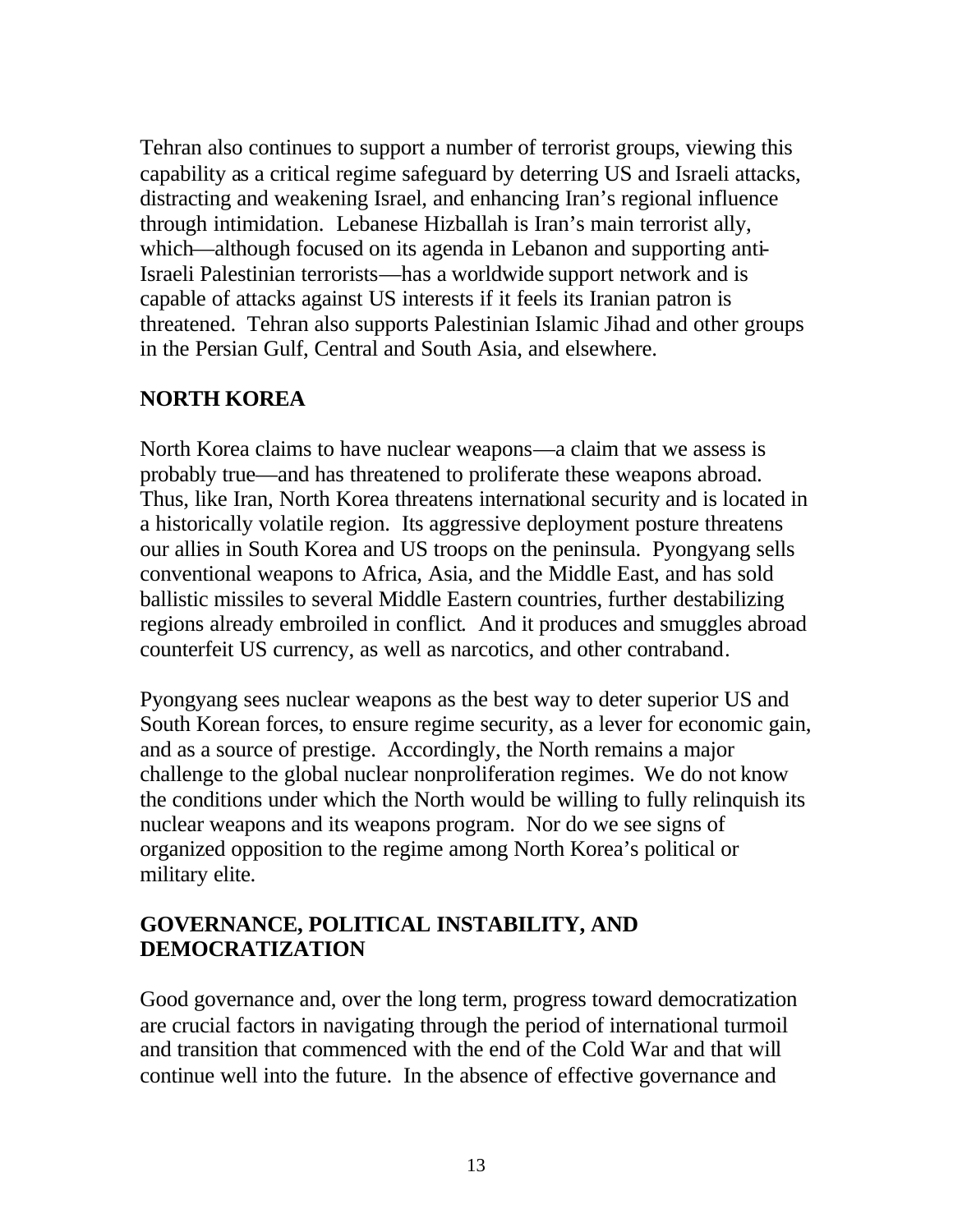reform, political instability often compromises our security interests while threatening new democracies and pushing flailing states into failure.

I will now review those states of greatest concern to the United States, framing my discussion within the context of trends and developments in their respective regions.

# **MIDDLE EAST and SOUTH ASIA**

**Middle East.** The tensions between autocratic regimes, extremism, and democratic forces extend well beyond our earlier discussion about Iran, Iraq and Afghanistan to other countries in the Middle East. Emerging political competition and the energizing of public debate on the role of democracy and Islam in the region could lead to the opening of political systems and development of civic institutions, providing a possible bulwark against extremism. But the path to change is far from assured. Forces for change are vulnerable to fragmentation and longstanding regimes are increasingly adept at using both repression and limited reforms to moderate political pressures to assure their survival.

We continue to watch closely events in **Syria**, a pivotal—but generally unhelpful—player in a troubled region. Despite the Syrian military withdrawal from Lebanon last year, Damascus still meddles in its internal affairs, seeks to undercut prospects for an Arab-Israeli peace, and has failed to crackdown consistently on militant infiltration into Iraq. By aligning itself with Iran, the Bashar al-Asad regime is signaling its rejection of the Western world. Over the coming year, the Syrian regime could face internal challenges as various pressures—especially the fallout of the UN investigation into the assassination of the former Lebanese Prime Minister raise questions about President Bashar al-Asad's judgment and leadership capacity.

Syria's exit from **Lebanon** has created political opportunities in Beirut, but sectarian tensions—especially the sense among Shia that they are underrepresented in the government—and Damascus's meddling persist. Bombings since March targeting anti-Syria politicians and journalists have fueled sectarian animosities.

**Egypt** held presidential and legislative elections for the first time with multiple presidential candidates in response to internal and external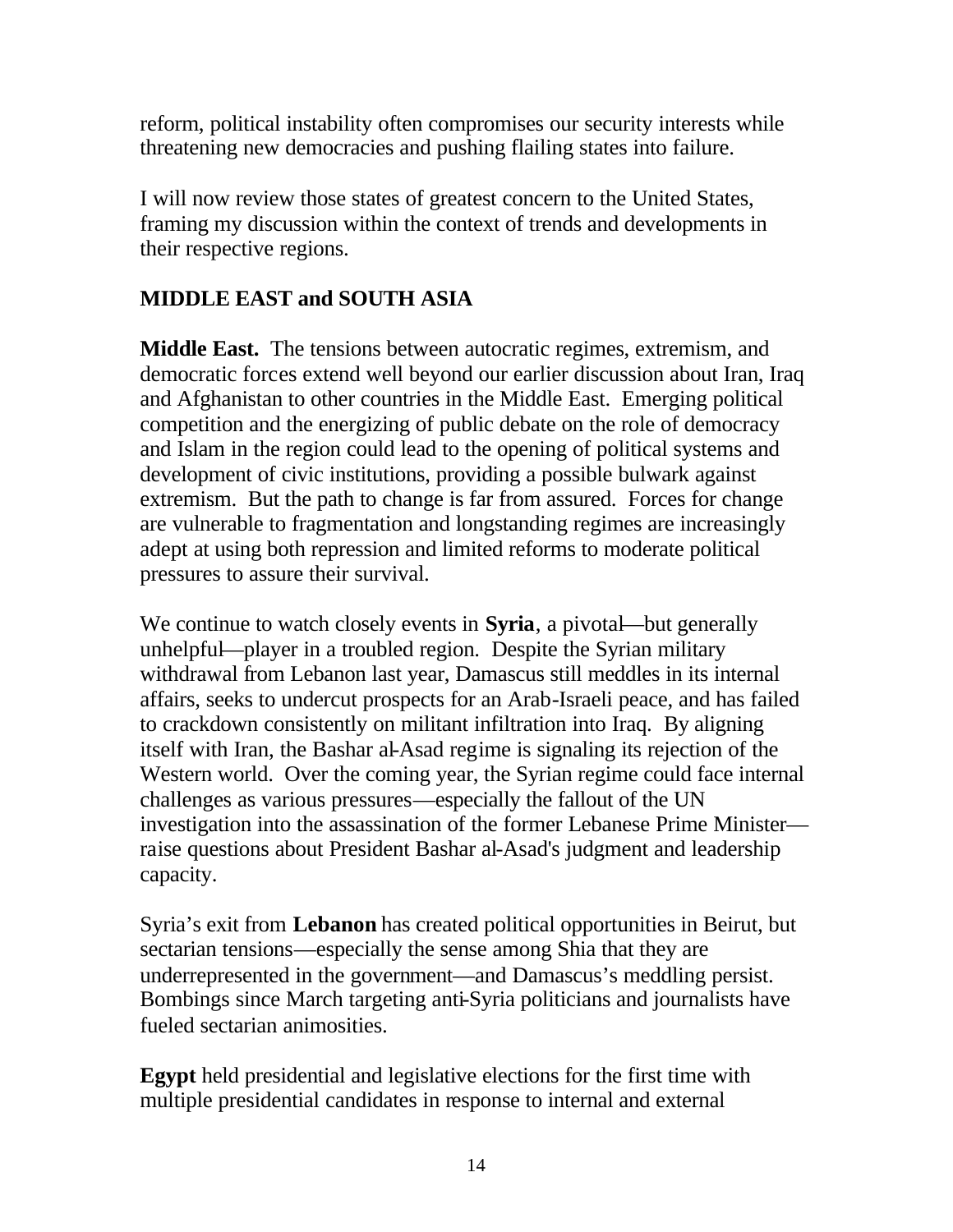pressures for democratization. The Egyptian public, however, remains discontented by economic conditions, the Arab-Israeli problem, the US presence in Iraq, and insufficient political freedoms.

**Saudi Arabia's** crackdown on al-Qa'ida has prevented major terrorist attacks in the Kingdom for more than a year and degraded the remnants of the terror network's Saudi-based leadership, manpower, access to weapons, and operational capability. These developments, the Kingdom's smooth leadership transition and high oil prices have eased, but not eliminated, concerns about stability.

**HAMAS**'s performance in last week's election ushered in a period of great uncertainty as President Abbas, the Israelis, and the rest of the world determine how to deal with a majority party in the Palestinian Legislative Council that conducts and supports terrorism and refuses to recognize or negotiate with Israel. The election, however, does not necessarily mean that the search for peace between Israel and the Palestinians is halted irrevocably.The vote garnered by HAMAS may have been cast more *against* the Fatah government than *for* the HAMAS program of rejecting Israel. In any case, HAMAS now must contend with Palestinian public opinion that has over the years has supported the two-state solution.

# **SOUTH ASIA**

Many of our most important interests intersect in **Pakistan**. The nation is a frontline partner in the war on terror, having captured several al-Qa'ida leaders, but also remains a major source of extremism that poses a threat to Musharraf, to the US, and to neighboring India and Afghanistan. Musharraf faces few political challenges in his dual role as President and Chief of Army Staff, but has made only limited progress moving his country toward democracy. Pakistan retains a nuclear force outside the Treaty on the Non-Proliferation of Nuclear Weapons and not subject to full-scope IAEA safeguards and has been both recipient and source—via A.Q. Khan's proliferation activities—of nuclear weapons-related technologies. Pakistan's national elections scheduled for 2007 will be a key benchmark to determine whether the country is continuing to make progress in its democratic transition.

Since **India and Pakistan** approached the brink of war in 2002, their peace process has lessened tensions and both appear committed to improving the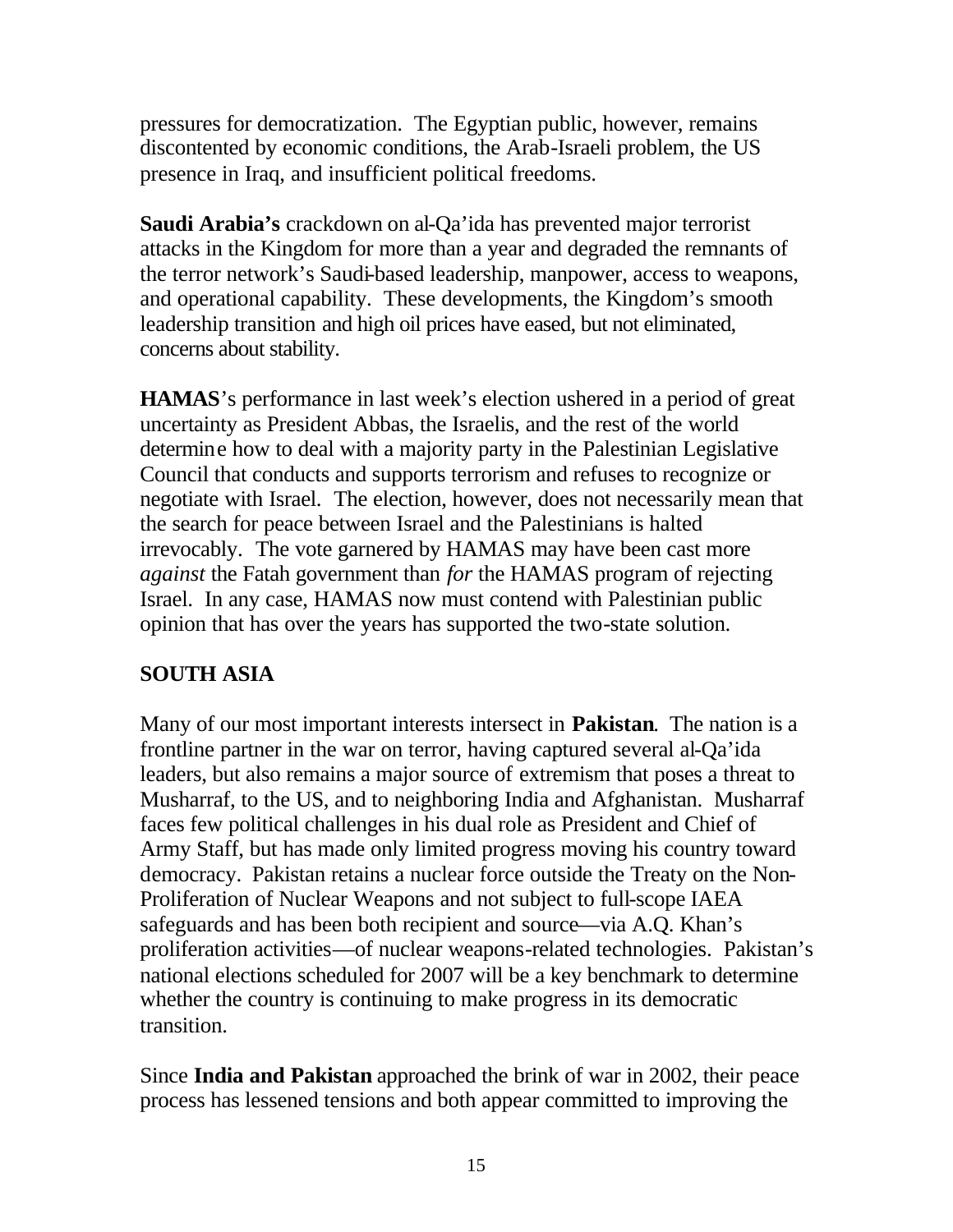bilateral relationship. A number of confidence-building measures, including new transportation links, have helped sustain the momentum. Still, the fact that both have nuclear weapons and missiles to deliver them entails obvious and dangerous risks of escalation.

### **EURASIA**

In **Russia**, President Putin's drive to centralize power and assert control over civil society, growing state control over strategic sectors of the economy, and the persistence of widespread corruption raise questions about the country's direction. Russia could become a more inward-looking and difficult interlocutor for the United States over the next several years. High profits from exports of oil and gas and perceived policy successes at home and abroad have bolstered Moscow's confidence.

Russia probably will work with the United States on shared interests such as counterterrorism, counternarcotics, and counterproliferation. However, growing suspicions about Western intentions and Moscow's desire to demonstrate its independence and defend its own interests may make it harder to cooperate with Russia on areas of concern to the United States.

Now, let me briefly examine the rest of post-Soviet Eurasia where the results in the past year have been mixed.

Many of the former Soviet republics are led by autocratic, corrupt, clanbased regimes whose political stability is based on different levels of repression; yet, at the same time, we have seen in Georgia, Ukraine, and Kyrgyzstan the emergence of grassroots forces for change.

**Central Asia** remains plagued by political stagnation and repression, rampant corruption, widespread poverty and widening socio-economic inequalities, and other problems that nurture nascent radical sentiment and terrorism. In the worst, but not implausible case, central authority in one or more of these states could evaporate as rival clans or regions vie for power—opening the door to an expansion of terrorist and criminal activity on the model of failed states like Somalia and, when it was under Taliban rule, Afghanistan.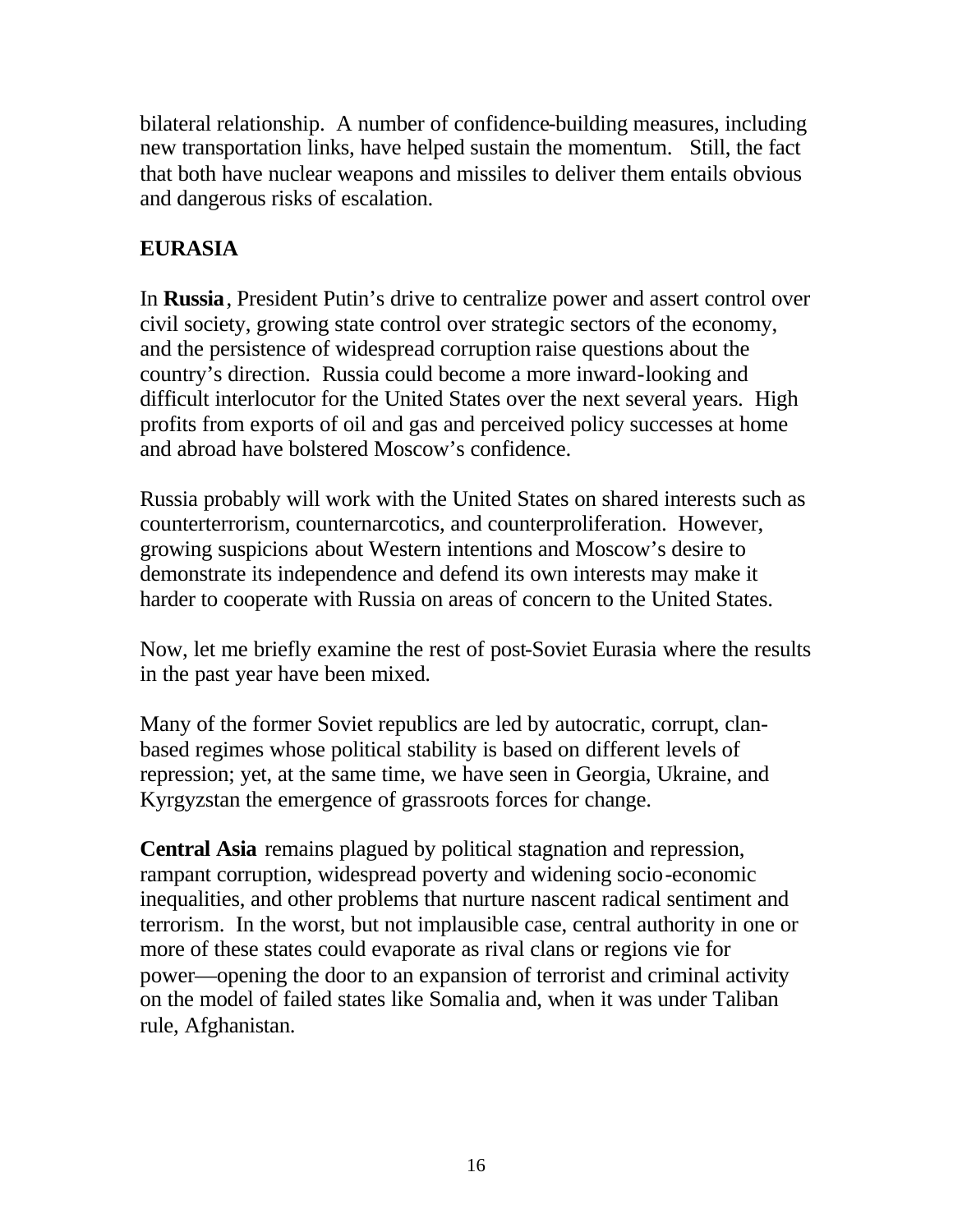# **LATIN AMERICA**

A gradual consolidation and improvement of democratic institutions is the dominant trend in much of Latin America. By the year's end, ten countries will have held presidential elections and none is more important to US interests than the contest in Mexico in July. Mexico has taken advantage of NAFTA and its economy has become increasingly integrated with the US and Canada. Committed democrats in countries like Brazil and Chile are promoting economic growth and poverty alleviation. And despite battling persistent insurgent and paramilitary forces with considerable success, Colombia remains committed to keeping on a democratic path. Nonetheless, radical populist figures in some countries advocate statist economic policies and show little respect for democratic institutions.

In **Venezuela,** President Chavez, if he wins reelection later this year, appears ready to use his control of the legislature and other institutions to continue to stifle the opposition, reduce press freedom, and entrench himself through measures that are technically legal, but which nonetheless constrict democracy. We expect Chavez to deepen his relationship with Castro (Venezuela provides roughly two-thirds of that island's oil needs on preferential credit terms). He also is seeking closer economic, military, and diplomatic ties with Iran and North Korea. Chavez has scaled back counternarcotics cooperation with the US.

Increased oil revenues have allowed Chavez to embark on an activist foreign policy in Latin America that includes providing oil at favorable repayment rates to gain allies, using newly created media outlets to generate support for his Bolivarian goals, and meddling in the internal affairs of his neighbors by backing particular candidates for elective office.

In **Bolivia**, South America's poorest country with the hemisphere's highest proportion of indigenous people, the victory of Evo Morales reflects the public's lack of faith in traditional political parties and institutions. Since his election he appears to have moderated his earlier promises to nationalize the hydrocarbons industry and cease coca eradication. But his administration continues to send mixed signals regarding its intentions.

**Haiti's** interim government is the weakest in the hemisphere and the security climate could continue to deteriorate due to slum gang violence. A failure to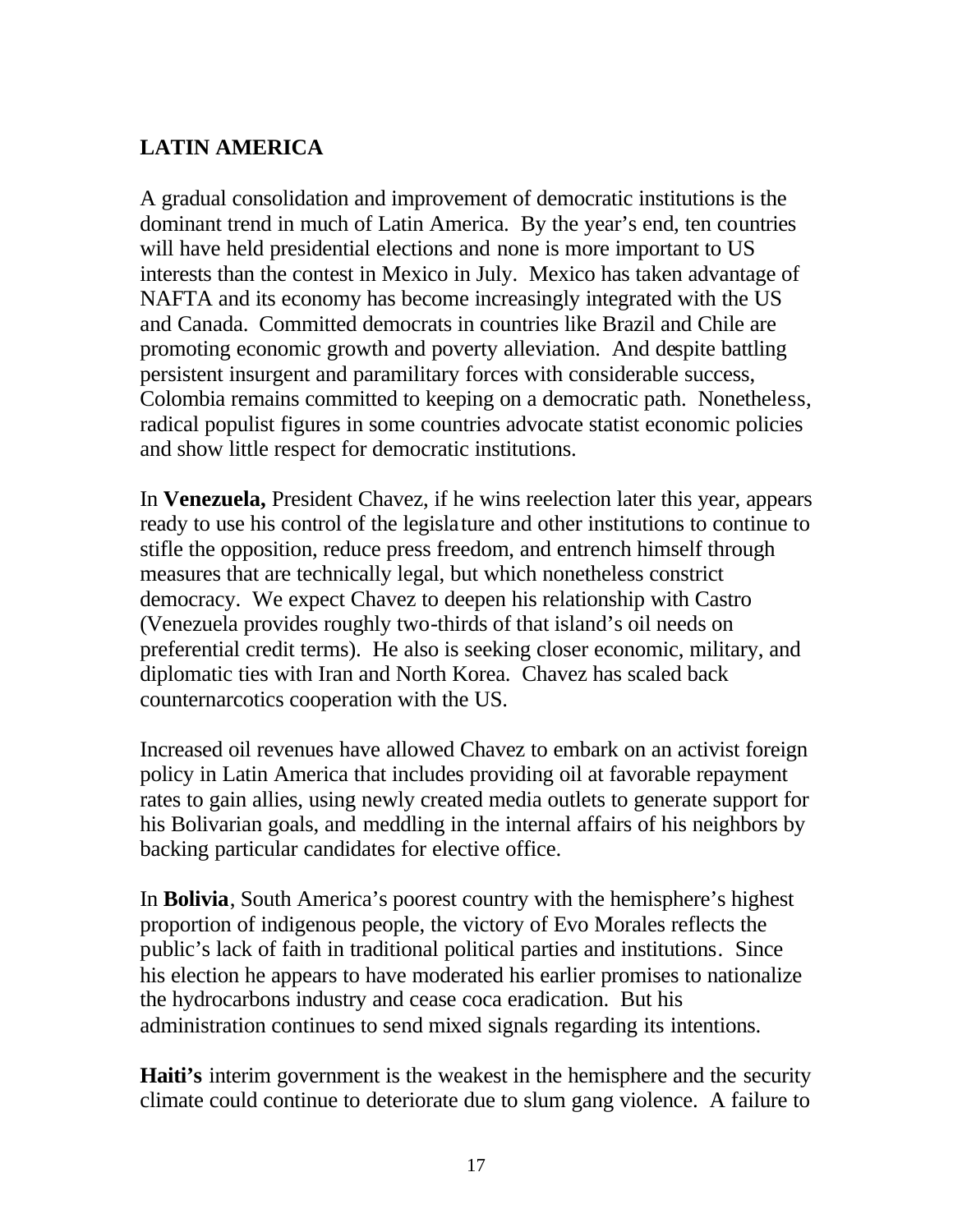renew the UN mandate would greatly increase the risk of a complete nationwide breakdown of public order, intensifying migration pressures. The perception among would-be migrants that the US migration policy is tough is the most important factor in deterring Haitians from fleeing their country.

### **SOUTHEAST ASIA**

Southeast Asia includes vibrant, diverse, and emerging democracies looking to the United States as a source of stability, wealth, and leadership. But it is also home to terrorism, separatist aspirations, crushing poverty, ethnic violence, and religious divisions. Burma remains a dictatorship, and Cambodia is retreating from progress on democracy and human rights made in the 1990s. The region is particularly at risk from avian flu, which I will discuss at greater length in a moment. Al-Qa'ida-affiliated and other extremist groups are present in many countries, although effective government policies have limited their growth and impact.

The prospects for democratic consolidation are relatively bright in **Indonesia**, the country with the world's largest Muslim population. President Yudhoyono is moving forward to crack down on corruption, professionalize the military, bring peace to the long-troubled province of Aceh, and implement economic reforms. On the counterterrorism side, Indonesian authorities have detained or killed significant elements of Jemaah Islamiya (JI), the al Qa'ida-linked terrorist group, but JI remains a tough foe.

The **Philippines** remains committed to democracy despite political turbulence over alleged cheating in the 2004 election and repeated rumors of coup plots. Meanwhile, Manila continues to struggle with the thirty-five year old Islamic and Communist rebellions, and faces growing concerns over the presence of JI terrorists in the south.

Thailand is searching for a formula to contain violence instigated by ethnic-Malay Muslim separatist groups in the far southern provinces. In 2005, the separatists showed signs of stronger organization and more lethal and brutal tactics targeting the government and Buddhist population in the south.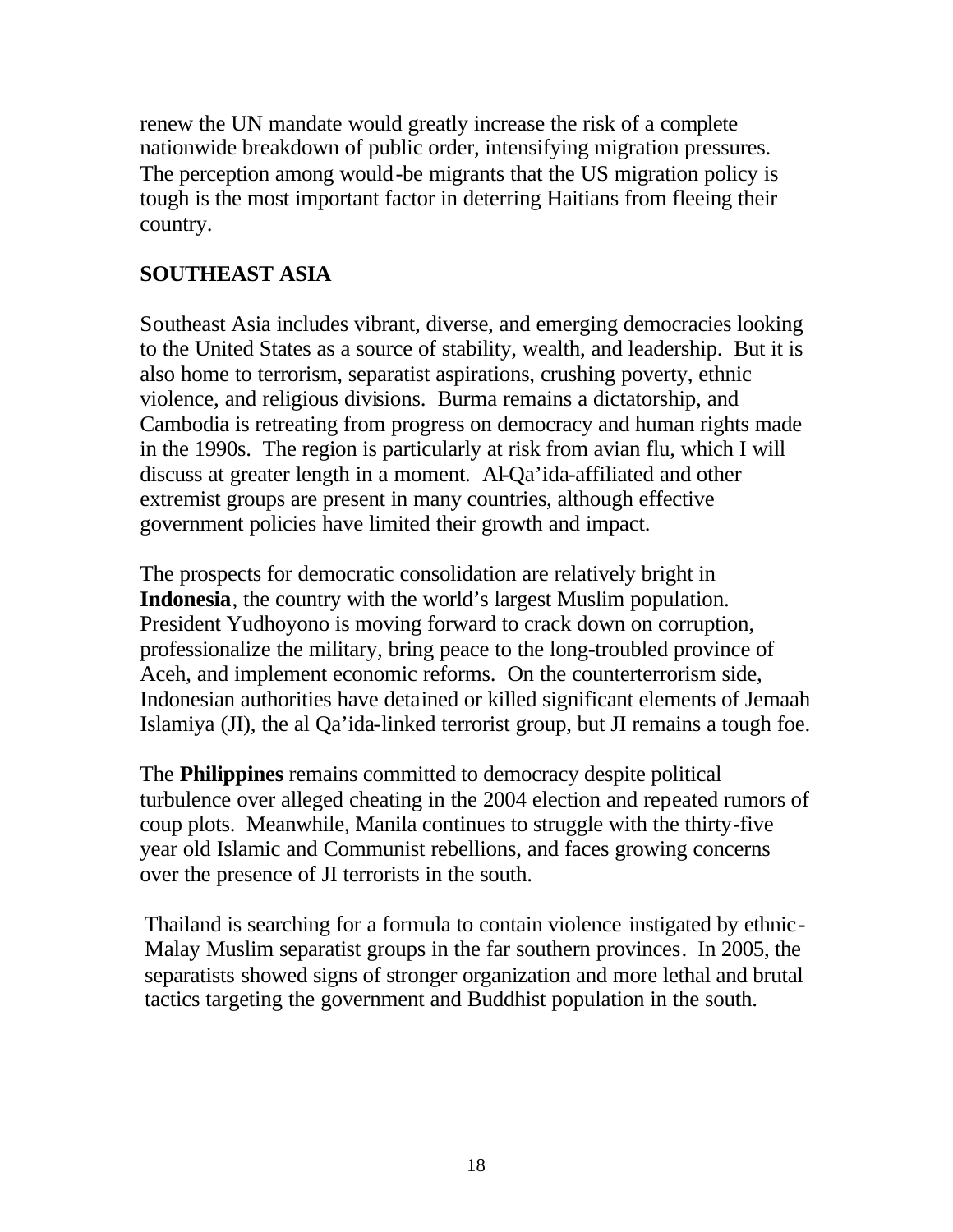## **AFRICA**

Some good news is coming out of Africa. The continent is enjoying real economic growth after a decade of declining per capita income. The past decade has also witnessed a definite, albeit gradual, trend toward greater democracy, openness, and multiparty elections. In **Liberia,** the inauguration of Ellen Johnson Sirleaf as President, following a hotly contested multi-party election, was a positive harbinger of a return to democratic rule in a battered nation.

Yet, in much of the continent, humanitarian crises, instability, and conflict persist. Overlaying these enduring threats are the potential spread of jihadist ideology among disaffected Muslim populations and the region's growing importance as a source of energy. We are most concerned about Sudan and Nigeria.

The signing of a Comprehensive Peace Agreement in **Sudan** last year was a major achievement, but the new Government of National Unity is being tested by the continuing conflict in Darfur, and instability in Chad is spilling over into western Sudan, further endangering humanitarian aid workers and assistance supply lines. Gains in stabilizing and improving the conditions in Darfur could be reversed if the new instability goes unchecked.

The most important election on the African horizon will be held in spring 2007 in **Nigeria**, the continent's most populous country and largest oil producer. The vote has the potential to reinforce a democratic trend away from military rule—or it could lead to major disruption in a nation suffering frequent ethno-religious violence, criminal activity, and rampant corruption. Speculation that President Obasanjo will try to change the constitution so he can seek a third term in office is raising political tensions and, if proven true, threatens to unleash major turmoil and conflict. Such chaos in Nigeria could lead to disruption of oil supply, secessionist moves by regional governments, major refugee flows, and instability elsewhere in West Africa.

### **GLOBALIZATION AND RISING ACTORS**

To one degree or another, all nations are affected by the phenomenon known as globalization. Many see the United States as globalization's primary beneficiary, but the developments subsumed under its rubric operate largely beyond the control of all countries. Small, medium, and large states are both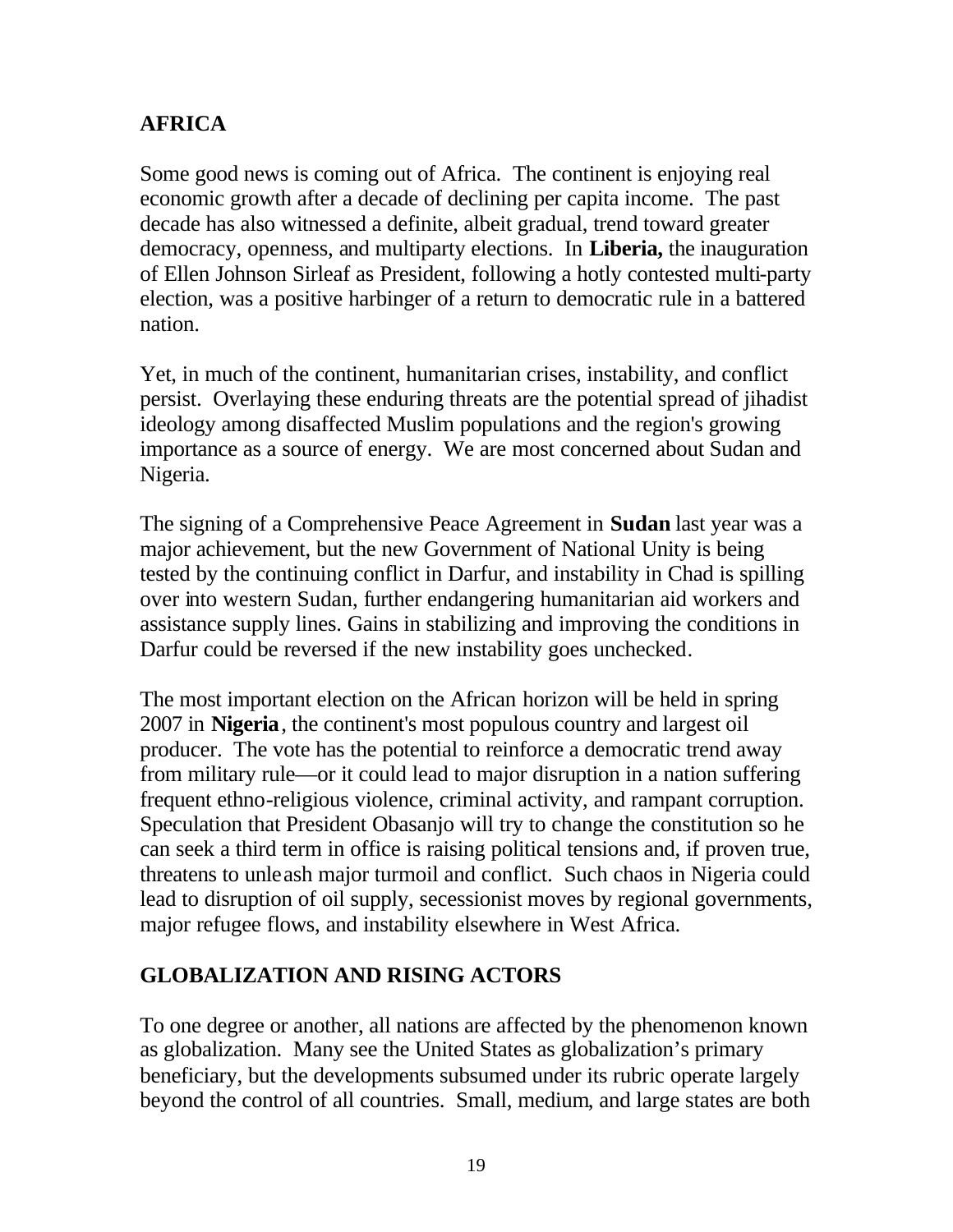gaining and losing through technological and economic developments at a rate of speed unheard of in human history.

Such recalibrations in regional and global standing usually emerge in the wake of war. But globalization isn't a war, even though its underside fierce competition for global energy reserves, discrepancies between rich and poor, criminal networks that create and feed black markets in drugs and even human beings, and the rapid transmission of disease—has the look of a silent but titanic global struggle.

One major recalibration of the global order enabled by globalization is the shift of world economic momentum and energy to greater Asia—led principally by explosive economic growth in China and the growing concentration of world manufacturing activity in and around it. India, too, is emerging as a new pole of greater Asia's surging economic and political power. These two Asian giants comprise fully a third of the world's population—a huge labor force eager for modern work, supported by significant scientific and technological capabilities, and an army of new claimants on the world's natural resources and capital.

# **CHINA**

China is a rapidly rising power with steadily expanding global reach that may become a peer competitor to the United States at some point. Consistent high rates of economic growth, driven by exploding foreign trade, have increased Beijing's political influence abroad and fueled a military modernization program that has steadily increased Beijing's force projection capabilities.

Chinese foreign policy is currently focused on the country's immediate periphery, including Southeast and Central Asia, where Beijing hopes to make economic inroads, increase political influence, and prevent a backlash against its rise. Its rhetoric toward Taiwan has been less inflammatory since Beijing passed its "anti-secession" law last spring. China has been reaching out to the opposition parties on Taiwan and making economic overtures designed to win favor with the Taiwan public—although Beijing still refuses to deal with the elected leader in Taipei.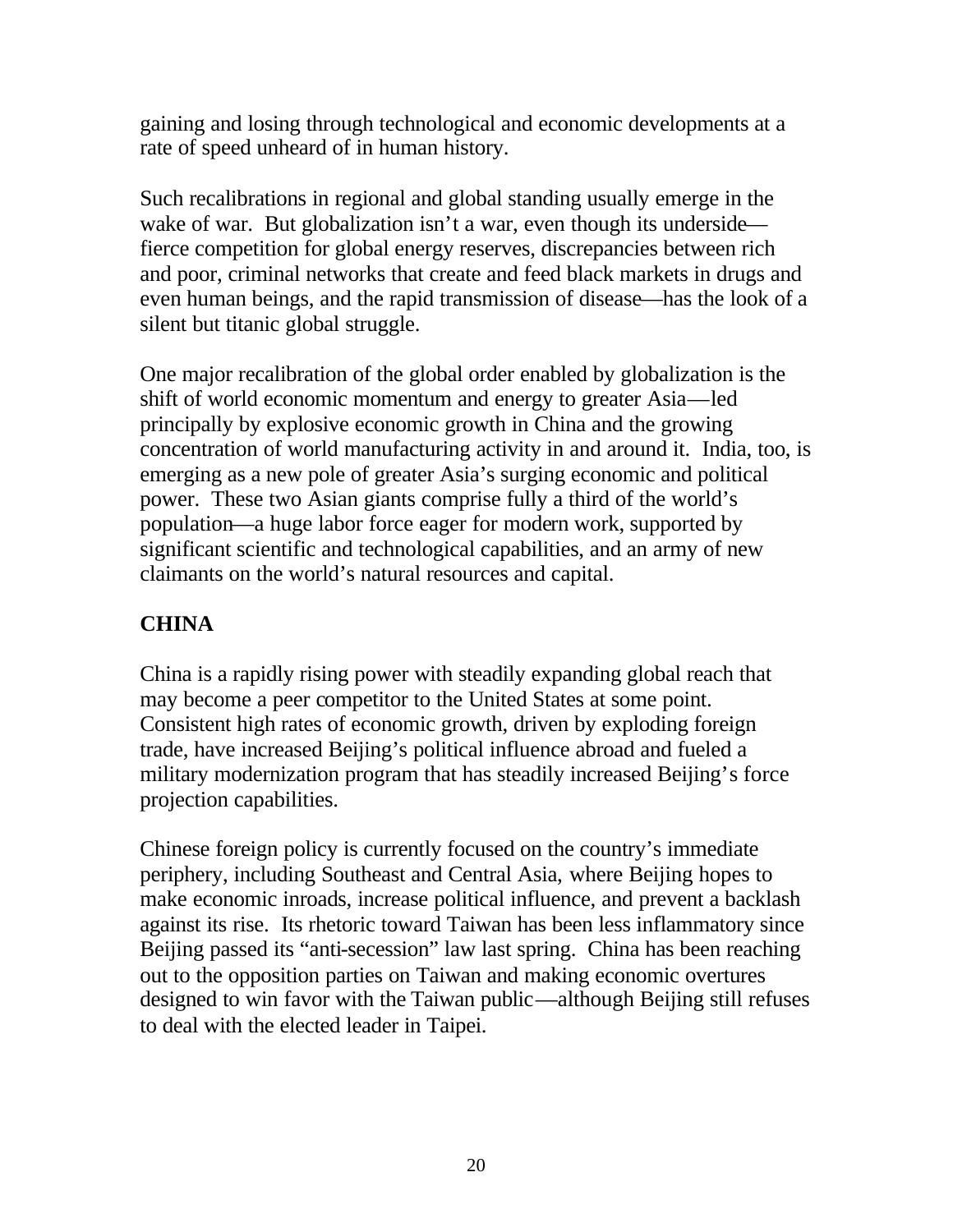Beijing also has expanded diplomatic and economic interaction with other major powers—especially Russia and the EU—and begun to increase its presence in Africa and Latin America.

China's military is vigorously pursuing a modernization program: a full suite of modern weapons and hardware for a large proportion of its overall force structure; designs for a more effective operational doctrine at the tactical and theater level; training reforms; and wide-ranging improvements in logistics, administration, financial management, mobilization, and other critical support functions.

Beijing's biggest challenge is to sustain growth sufficient to keep unemployment and rural discontent from rising to destabilizing levels and to maintain increases in living standards. To do this, China must solve a number of difficult economic and legal problems, improve the education system, reduce environmental degradation, and improve governance by combating corruption.

Indeed, China's rise may be hobbled by systemic problems and the Communist Party's resistance to the demands for political participation that economic growth generates. Beijing's determination to repress real or perceived challenges—from dispossessed peasants to religious organizations—could lead to serious instability at home and less effective policies abroad.

# **INDIA**

Rapid economic growth and increasing technological competence are securing India's leading role in South Asia, while helping India to realize its longstanding ambition to become a global power. India's growing confidence on the world stage as a result of its increasingly globalized business activity will make New Delhi a more effective partner for the United States, but also a more formidable player on issues such as those before the WTO.

New Delhi seeks to play a key role in fostering democracy in the region, especially in Nepal and Bangladesh, and will continue to be a reliable ally against global terrorism, in part because India has been a frequent target for Islamic terrorists, mainly in Kashmir. India seeks better relations with its two main rivals—Pakistan and China—recognizing that its regional disputes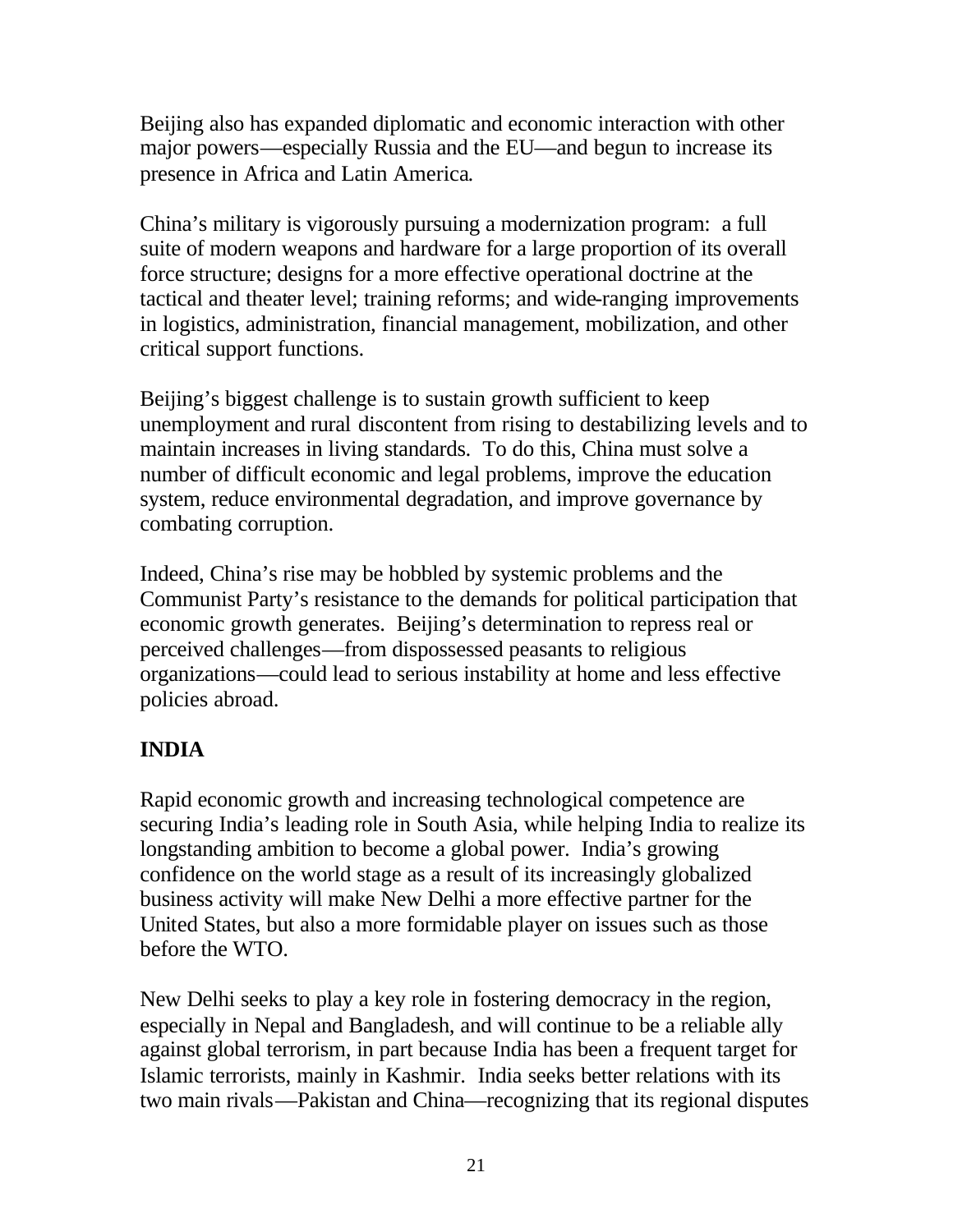with them are hampering its larger goals on the world stage. Nevertheless, like China, India is using its newfound wealth and technical capabilities to extend its military reach.

On the economic front, as Indian multinationals become more prevalent, they will offer competition and cooperation with the United States in fields such as energy, steel, and pharmaceuticals. New Delhi's pursuit of energy to fuel its rapidly growing economy adds to pressure on world prices and increases the likelihood that it will seek to augment its programs in nuclear power, coal technologies, and petroleum exploration. Like Pakistan, India is outside the Nonproliferation Treaty.

### **THREATS TO GLOBAL ENERGY SECURITY**

World energy markets seem certain to remain tight for the foreseeable future. Robust global economic expansion is pushing strong energy demand growth and—combined with instability in several oil producing regions—is increasing the geopolitical leverage of key energy producer states such as Iran, Saudi Arabia, Russia, and Venezuela. At the same time, the pursuit of secure energy supplies has become a much more significant driver of foreign policy in countries where energy demand growth is surging—particularly China and India.

The changing global oil and gas market has encouraged Russia's assertiveness with Ukraine and Georgia, Iran's nuclear brinksmanship, and the populist "petro-diplomacy" of Venezuela's Hugo Chavez. Russia's recent but short-lived curtailment of natural gas deliveries to Ukraine temporarily reduced gas supplies to much of Europe and is an example of how energy can be used as both a political and economic tool. The gas disruption alarmed Europeans—reminding them of their dependence on Russian gas—and refocused debate on alternative energy sources.

Foreign policy frictions, driven by energy security concerns, are likely to be fed by continued global efforts of Chinese and Indian firms to ink new oilfield development deals and to purchase stakes in foreign oil and gas properties. Although some of these moves may incrementally increase oil sector investment and global supplies, others may bolster countries such as Iran, Syria, and Sudan that pose significant US national security risks or foreign policy challenges. For example, in Venezuela**,** Chavez is attempting to diversify oil exports away from the US.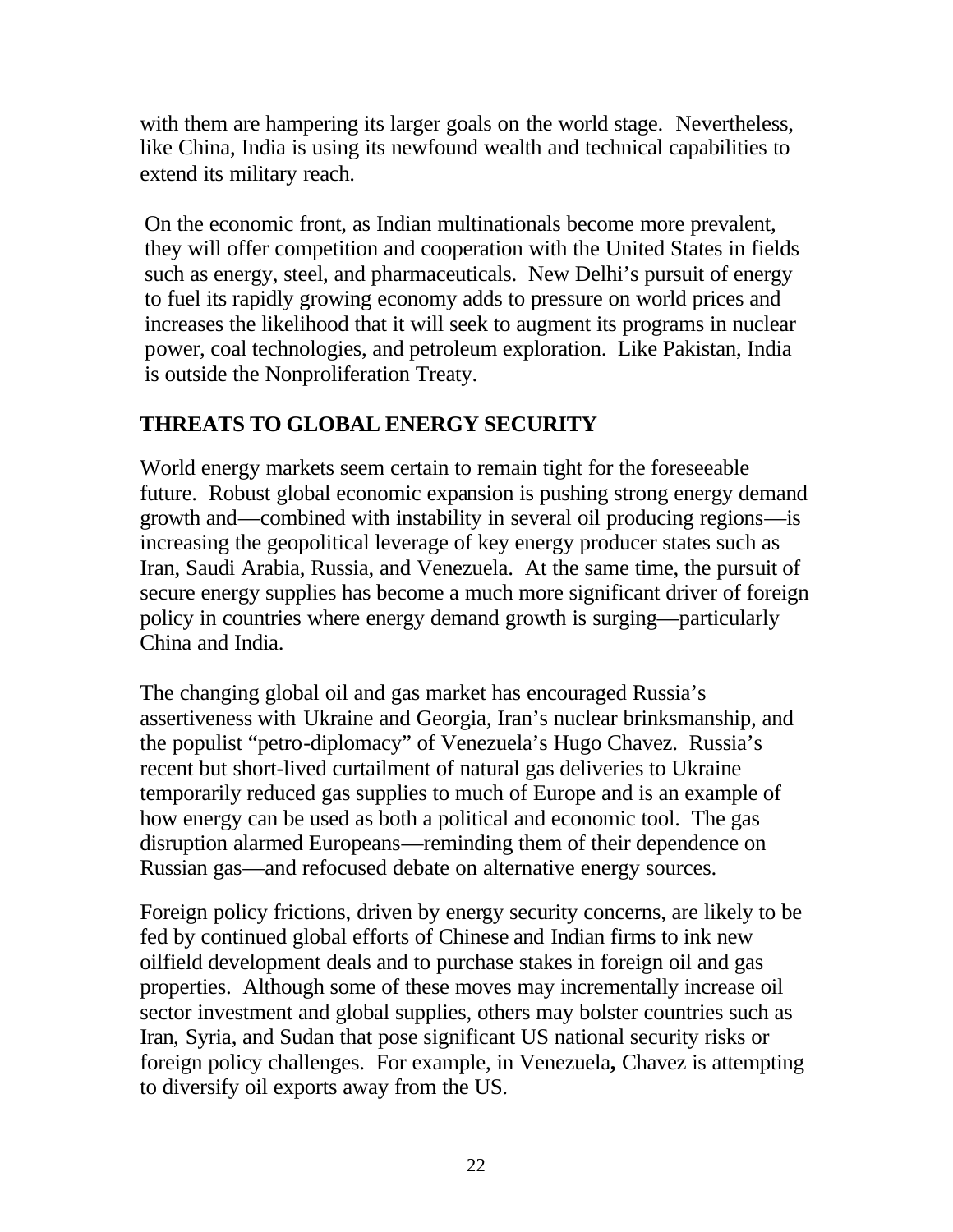#### **THE SECURITY THREAT FROM NARCOTICS TRAFFICKING**

In addition to the central US national security interest in stemming the flow of drugs to this country, there are two international threats related to narcotics: first, the potential threat from an intersection of narcotics and extremism; and second, the threat from the impact of drugs on those ineffective and unreliable nation states about which we are so concerned.

Although the worldwide trafficking-terrorist relationship is limited, the scope of these ties has grown modestly in recent years. A small number of terrorist groups engage the services of or accept donations from criminals, including narcotics traffickers, to help raise operational funds. While the revenue realized by extremists appears small when compared to that of the dedicated trafficking organizations, even small amounts of income can finance destructive acts of terror.

The tie between drug trafficking and extremism is strongest in Colombia and Afghanistan. Both of Colombia's insurgencies and most of its paramilitary groups reap substantial benefits from cocaine transactions. In Afghanistan, the Taliban and Hizb-i Islami Gulbudin gain at least some of their financial support from their ties to local opiates traffickers. Ties between trafficking and extremists elsewhere are less robust and profitable. North African extremists involved in the 2004 Madrid train bombings reportedly used drug income to buy their explosives.

Most major international organized crime groups have kept terrorists at arm's length, although some regional criminal gangs have supplied fraudulent or altered travel documents, moved illicit earnings, or provided other criminal services to members of insurgent or terrorist groups for a fee.

Narcotics traffickers—and other organized criminals—typically do not want to see governments toppled but thrive in states where governments are weak, vulnerable to or seeking out corruption, and unable—or unwilling—to consistently enforce the rule of law. Nonetheless, a vicious cycle can develop in which a weakened government enables criminals to dangerously undercut the state's credibility and authority with the consequence that the investment climate suffers, economic growth withers, black market activity rises, and fewer resources are available for civil infrastructure and governance.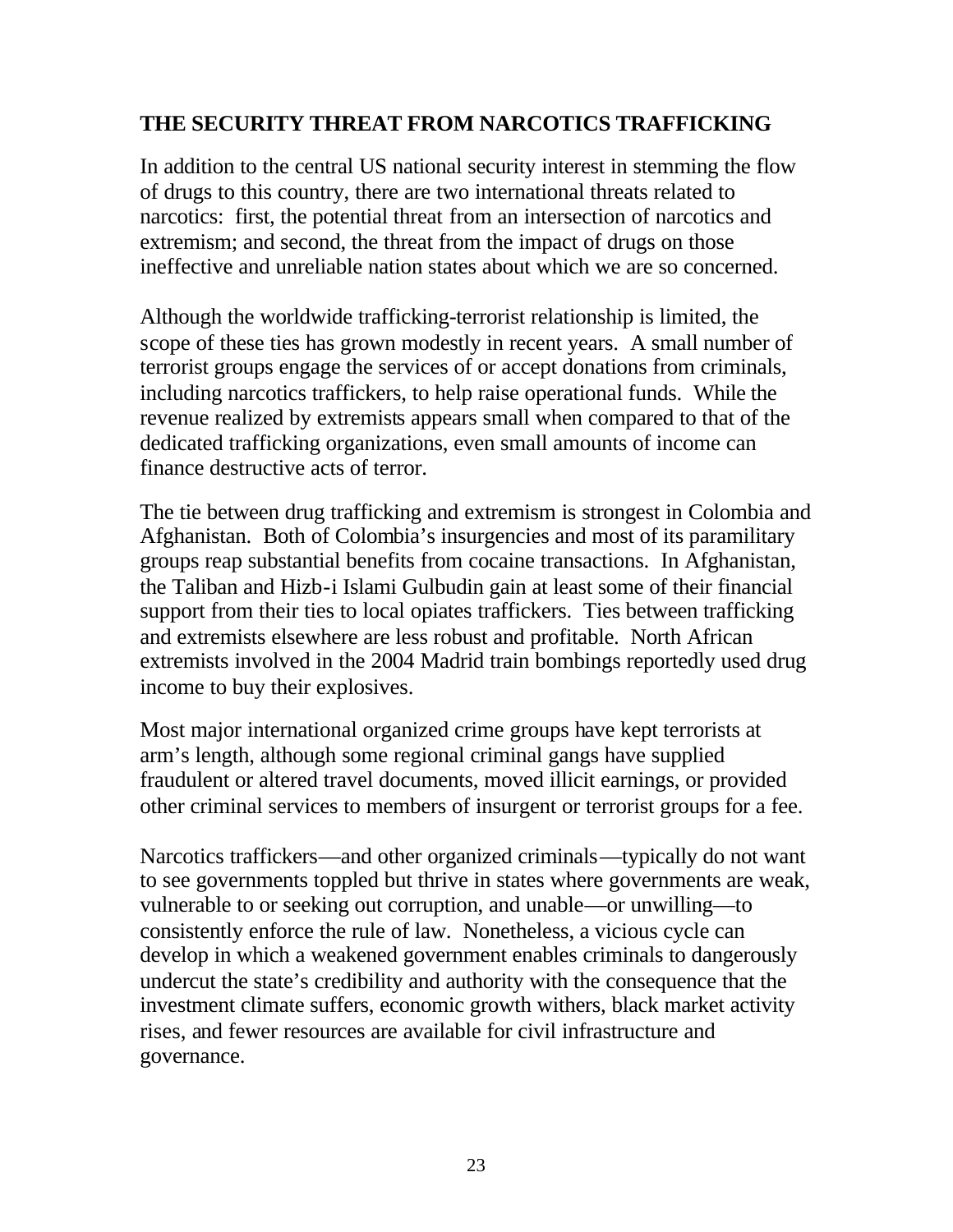We are particularly concerned about this cycle in countries on the other side of the world, such as Afghanistan, Kyrgyzstan, and Burma, and those close to home, such as in Haiti, Jamaica, and Mexico. About 90 percent of detected cocaine destined for the US was smuggled through the Mexico– Central America corridor; nearly all Mexican heroin is for the US market; and Mexico is the primary foreign supplier of marijuana and methamphetamine to the US.

### **THE THREAT FROM PANDEMICS AND EPIDEMICS**

In the  $21<sup>st</sup>$  century, our Intelligence Community has expanded the definition of bio-threats to the US beyond weapons to naturally occurring pandemics. The most pressing infectious disease challenge facing the US is the potential emergence of a new and deadly avian influenza strain, which could cause a worldwide outbreak, or pandemic. International health experts worry that avian influenza could become transmissible among humans, threatening the health and lives of millions of people around the globe. There are many unknowns about avian flu, but even the specter of an outbreak could have significant effects on the international economy, whole societies, military operations, critical infrastructure, and diplomatic relations.

Avian flu is not something we can fight alone. An effective response to it is highly dependent on the openness of affected nations in reporting outbreaks where and when they occur. But for internal political reasons, a lack of response capability, or disinclination to regard avian influenza as a significant threat, some countries are not forthcoming. In close coordination with the Department of Health and Human Services, the Intelligence Community therefore is tracking a number of key countries that are—or could be—especially prone to avian influenza outbreaks and where we cannot be confident that adequate information will be available through open sources. The IC also coordinates closely with the Department of Homeland Security (DHS) and provides input to the national Bio Surveillance Integration System at DHS.

# **Conclusion**

Each of the major intelligence challenges I have discussed today is affected by the accelerating change and transnational interplay that are the hallmarks of 21<sup>st</sup> century globalization. As a direct result, collecting, analyzing, and acting on solid intelligence have become increasingly difficult. To meet